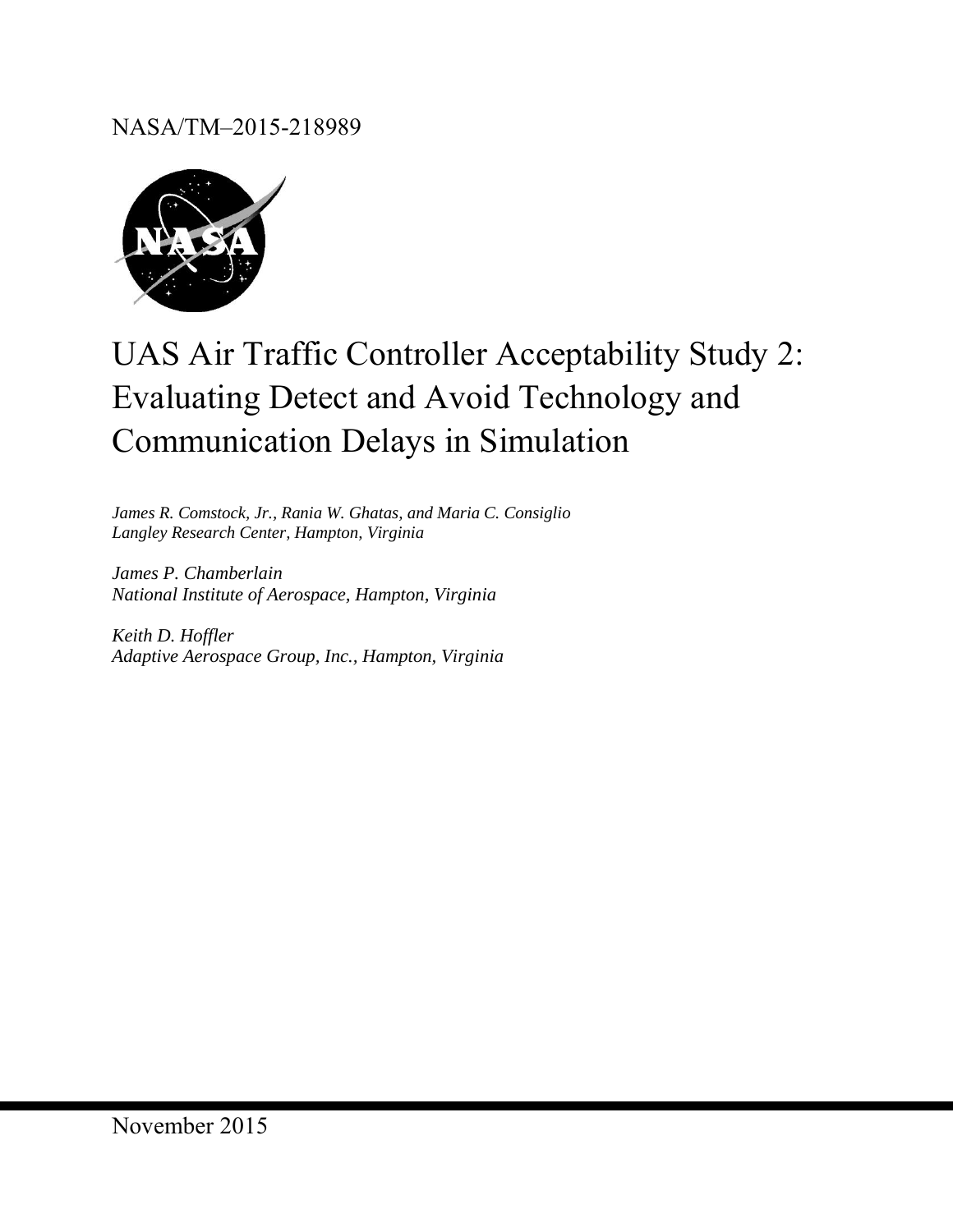#### **NASA STI Program . . . in Profile**

Since its founding, NASA has been dedicated to the advancement of aeronautics and space science. The NASA scientific and technical information (STI) program plays a key part in helping NASA maintain this important role.

The NASA STI program operates under the auspices of the Agency Chief Information Officer. It collects, organizes, provides for archiving, and disseminates NASA's STI. The NASA STI program provides access to the NTRS Registered and its public interface, the NASA Technical Reports Server, thus providing one of the largest collections of aeronautical and space science STI in the world. Results are published in both non-NASA channels and by NASA in the NASA STI Report Series, which includes the following report types:

- TECHNICAL PUBLICATION. Reports of completed research or a major significant phase of research that present the results of NASA Programs and include extensive data or theoretical analysis. Includes compilations of significant scientific and technical data and information deemed to be of continuing reference value. NASA counter-part of peer-reviewed formal professional papers but has less stringent limitations on manuscript length and extent of graphic presentations.
- TECHNICAL MEMORANDUM. Scientific and technical findings that are preliminary or of specialized interest, e.g., quick release reports, working papers, and bibliographies that contain minimal annotation. Does not contain extensive analysis.
- CONTRACTOR REPORT. Scientific and technical findings by NASA-sponsored contractors and grantees.
- CONFERENCE PUBLICATION. Collected papers from scientific and technical conferences, symposia, seminars, or other meetings sponsored or co-sponsored by NASA.
- SPECIAL PUBLICATION. Scientific, technical, or historical information from NASA programs, projects, and missions, often concerned with subjects having substantial public interest.
- TECHNICAL TRANSLATION. English-language translations of foreign scientific and technical material pertinent to NASA's mission.

Specialized services also include organizing and publishing research results, distributing specialized research announcements and feeds, providing information desk and personal search support, and enabling data exchange services.

For more information about the NASA STI program, see the following:

- Access the NASA STI program home page at http://www.sti.nasa.gov
- E-mail your question to  $help@sti.nasa.gov$
- Phone the NASA STI Information Desk at 757-864-9658
- Write to: NASA STI Information Desk Mail Stop 148 NASA Langley Research Center Hampton, VA 23681-2199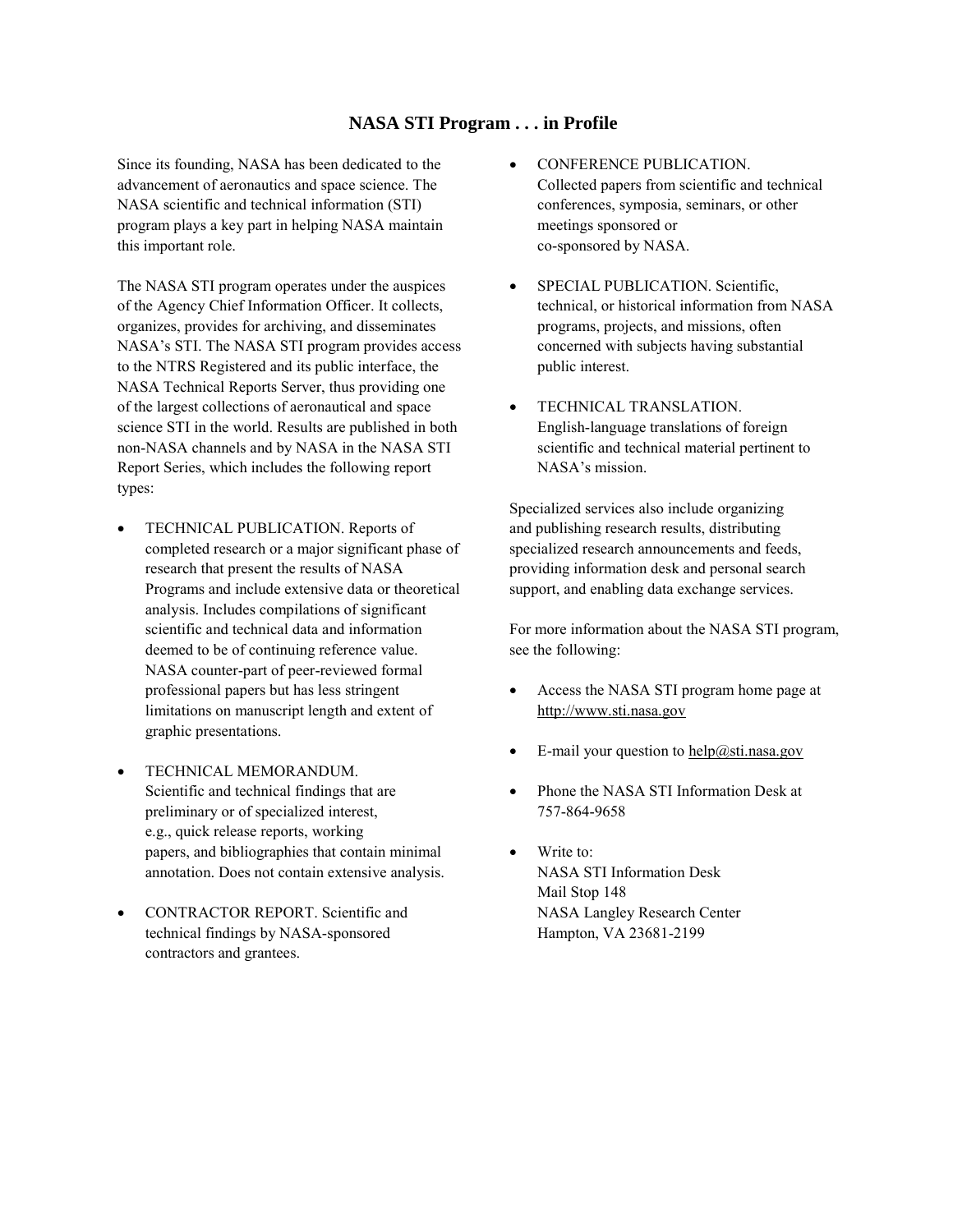NASA/TM–2015-218989



# UAS Air Traffic Controller Acceptability Study 2: Evaluating Detect and Avoid Technology and Communication Delays in Simulation

*James R. Comstock, Jr., Rania W. Ghatas, and Maria C. Consiglio Langley Research Center, Hampton, Virginia* 

*James P. Chamberlain National Institute of Aerospace, Hampton, Virginia* 

*Keith D. Hoffler Adaptive Aerospace Group, Inc., Hampton, Virginia* 

National Aeronautics and Space Administration

Langley Research Center Hampton, Virginia 23681-2199

November 2015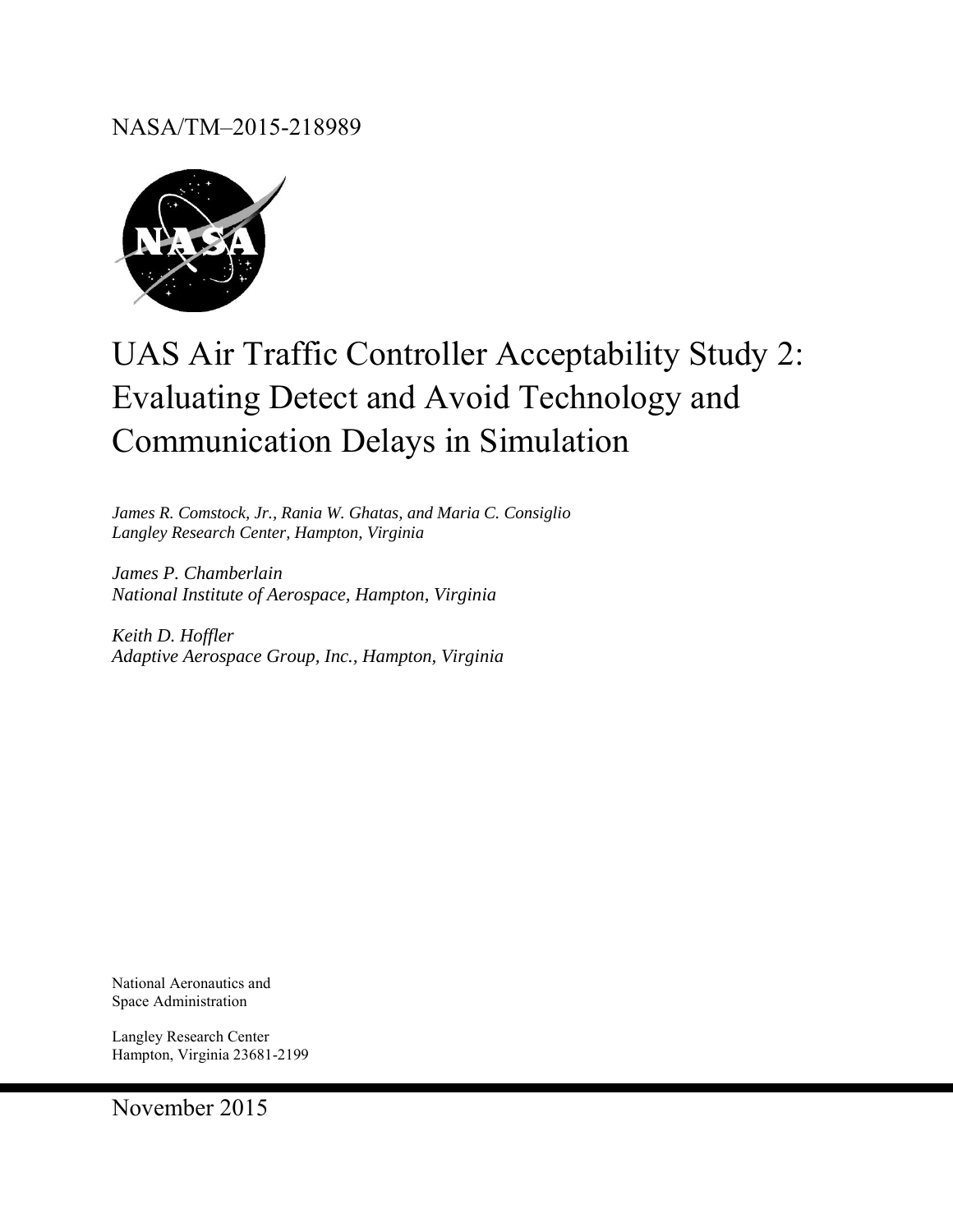The use of trademarks or names of manufacturers in this report is for accurate reporting and does not constitute an official endorsement, either expressed or implied, of such products or manufacturers by the National Aeronautics and Space Administration.

Available from:

NASA STI Program / Mail Stop 148 NASA Langley Research Center Hampton, VA 23681-2199 Fax: 757-864-6500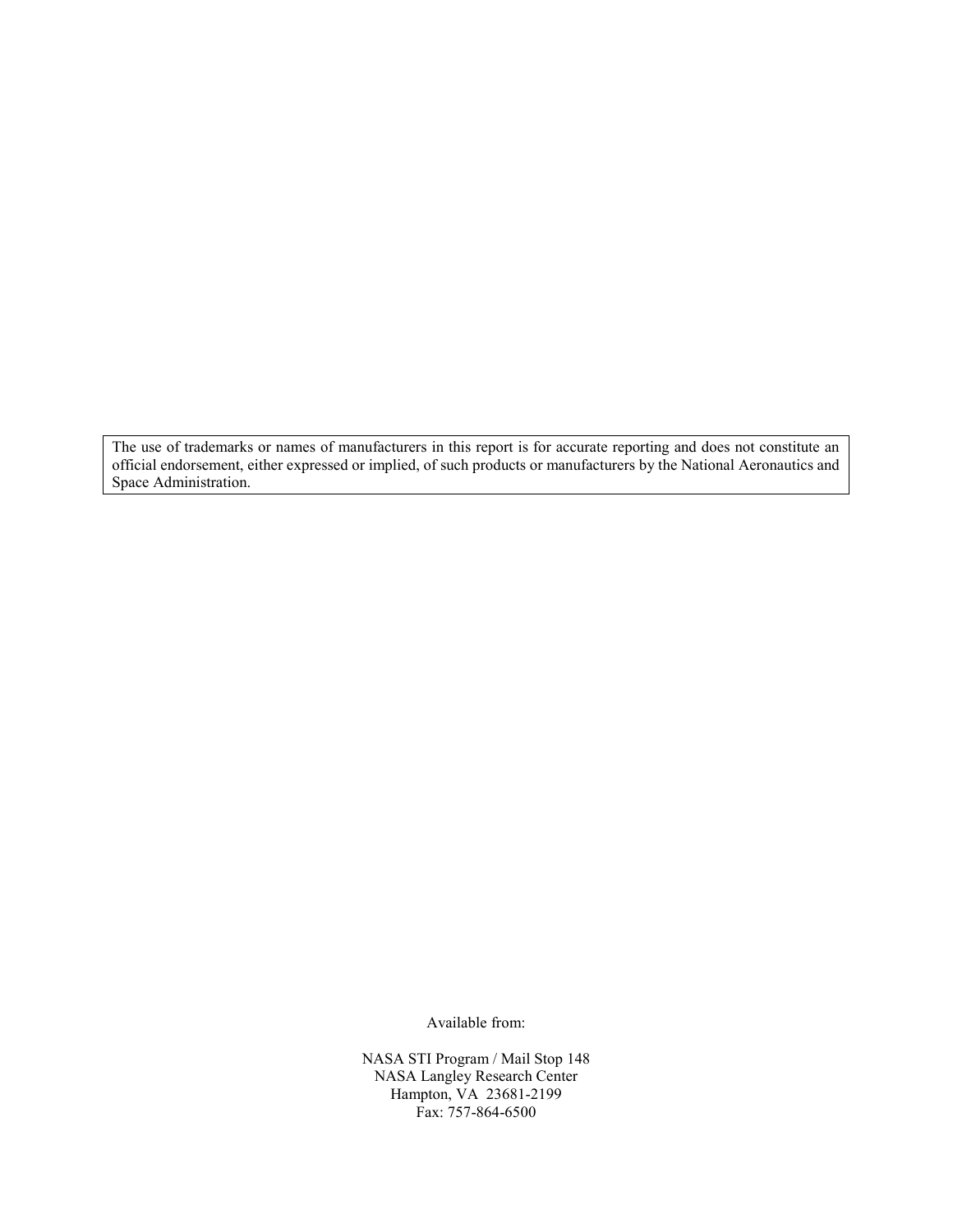## **Table of Contents**

|                                                          | 111            |
|----------------------------------------------------------|----------------|
|                                                          | V              |
|                                                          | V              |
|                                                          | V <sub>1</sub> |
|                                                          | 1              |
|                                                          | 1              |
|                                                          | 2              |
|                                                          | 2              |
|                                                          | 4              |
|                                                          | 4              |
|                                                          | 4              |
|                                                          | 5              |
|                                                          | 5              |
| Communications, Navigation, and Surveillance Assumptions | 6              |
|                                                          | 7              |
|                                                          | 8              |
|                                                          | 8              |
|                                                          | 8              |
|                                                          | 8              |
|                                                          | 8              |
|                                                          | 8              |
|                                                          | 8              |
|                                                          | 10             |
|                                                          | 11             |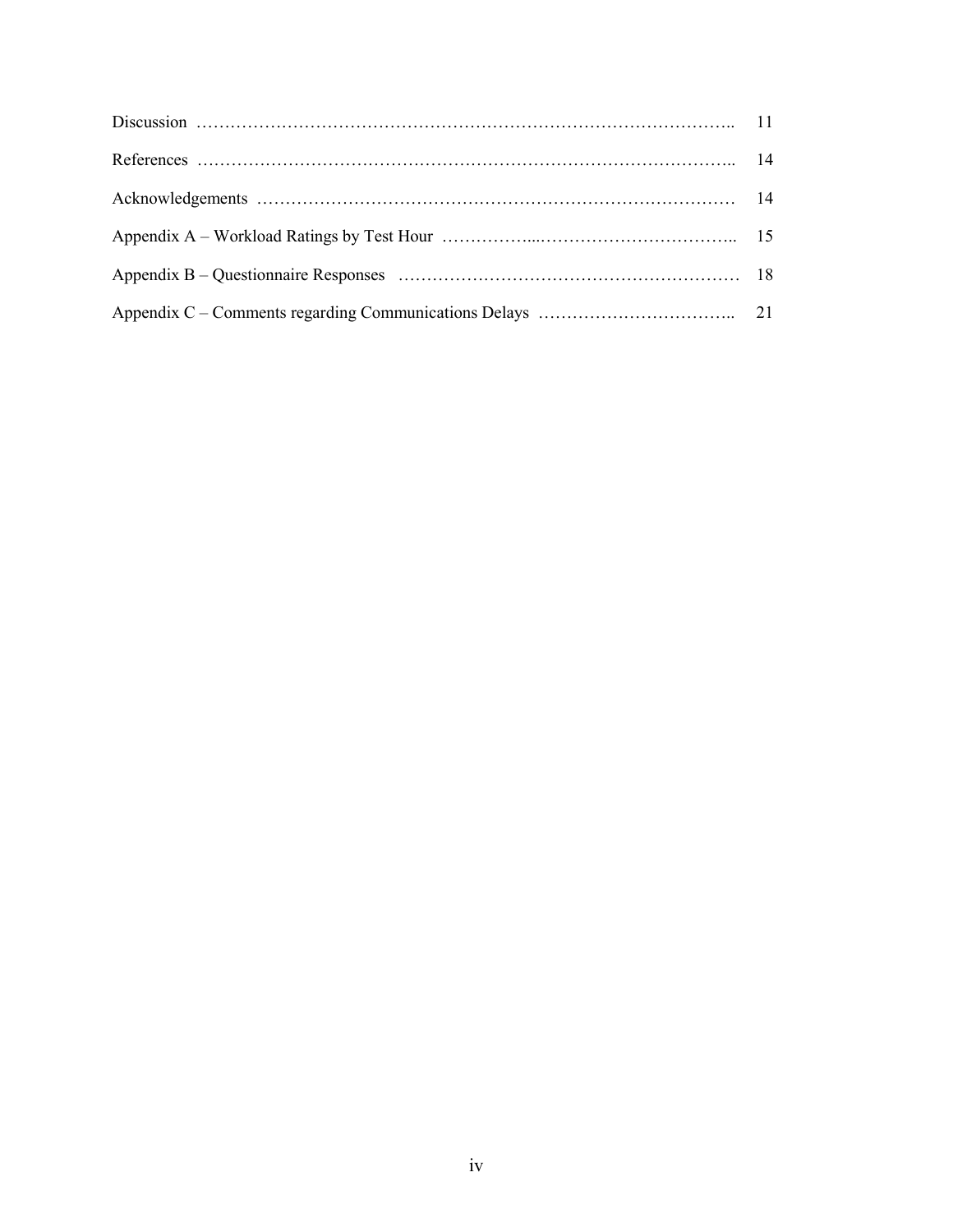# **Tables**

# **Figures**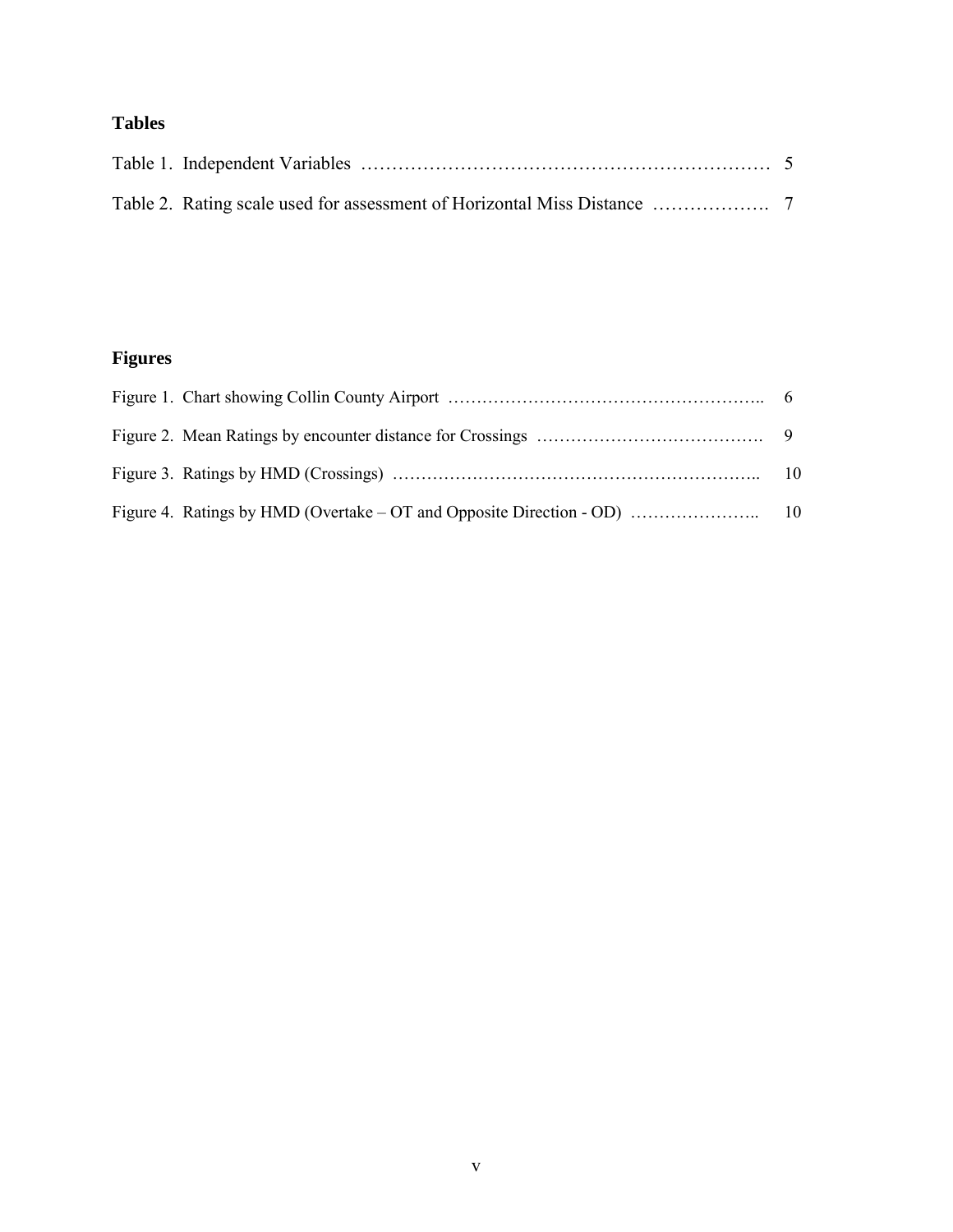# **Symbols and Abbreviations**

| <b>ATC</b>   | Air Traffic Control                                                         |
|--------------|-----------------------------------------------------------------------------|
| <b>ATWIT</b> | Air Traffic Workload Input Technique                                        |
| CAS          | <b>Controller Acceptability Study</b>                                       |
| <b>CFR</b>   | Code of Federal Regulations                                                 |
| <b>CNS</b>   | Communication, Navigation, and Surveillance                                 |
| <b>CPA</b>   | Closest Point of Approach                                                   |
| <b>DAA</b>   | Detect and Avoid                                                            |
| <b>DFW</b>   | Dallas Fort-Worth                                                           |
| <b>FAA</b>   | <b>Federal Aviation Administration</b>                                      |
| <b>GCS</b>   | <b>Ground Control Station</b>                                               |
| <b>HMD</b>   | <b>Horizontal Miss Distance</b>                                             |
| <b>KTKI</b>  | Airport Identifier for Collin County Airport (aka McKenny National Airport) |
| <b>MACS</b>  | Multi Aircraft Control System                                               |
| <b>NAS</b>   | National Airspace System                                                    |
| nmi          | Nautical Mile                                                               |
| <b>OD</b>    | <b>Opposite Direction (aircraft encounter)</b>                              |
| <b>OT</b>    | Overtake (aircraft encounter)                                               |
| <b>RA</b>    | Resolution Advisory (from TCAS)                                             |
| <b>RTCA</b>  | Radio Technical Commission for Aeronautics                                  |
| <b>SS</b>    | <b>Self Separation</b>                                                      |
| <b>TCAS</b>  | Traffic Alert and Collision Avoidance System                                |
| <b>UA</b>    | <b>Unmanned Aircraft</b>                                                    |
| <b>UAS</b>   | <b>Unmanned Aircraft System</b>                                             |
| <b>VHF</b>   | Very High Frequency                                                         |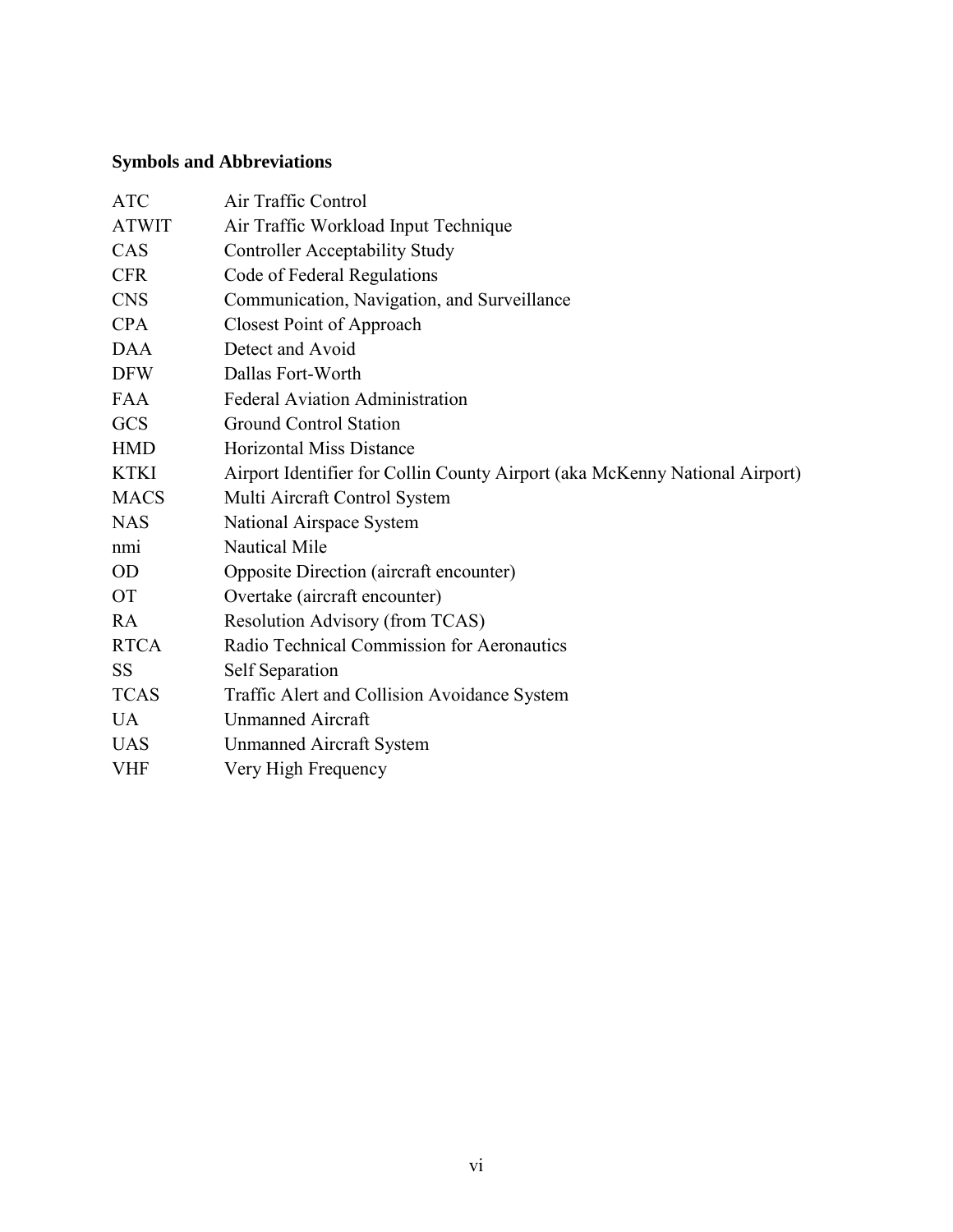#### **Abstract**

This study evaluated the effects of communications delays and winds on air traffic controller ratings of acceptability of horizontal miss distances (HMDs) for encounters between Unmanned Aircraft Systems (UAS) and manned aircraft in a simulation of the Dallas-Ft. Worth (DFW) airspace. Fourteen encounters per hour were staged in the presence of moderate background traffic. Seven recently retired controllers with experience at DFW served as subjects. Guidance provided to the UAS pilots for maintaining a given HMD was provided by information from Detect and Avoid (DAA) self-separation algorithms (Stratway+) displayed on the Multi-Aircraft Control System. This guidance consisted of amber "bands" on the heading scale of the UAS navigation display indicating headings that would result in a loss of well clear between the UAS and nearby traffic. Winds tested were successfully handled by the DAA algorithms and did not affect the controller acceptability ratings of the HMDs. Voice communications delays for the UAS were also tested and included one-way delay times of 0, 400, 1200, and 1800 msec. For longer communications delays, there were changes in strategy and communications flow that were observed and reported by the controllers. The aim of this work is to provide useful information for guiding future rules and regulations applicable to flying UAS in the NAS. Information from this study will also be of value to the Radio Technical Commission for Aeronautics (RTCA) Special Committee 228 – Minimum Performance Standards for UAS.

#### **Introduction**

 One of the major barriers to integrating UAS in the National Airspace System (NAS) is the requirement to see-and-avoid other aircraft per Title 14 of the Code of Federal Regulations (CFR) 14, Parts 91.111 and 91.113 and other applicable regulations and accepted practices. In today's operations, pilots are required to follow right-of-way rules and remain well clear of other aircraft. There is also an obvious collision avoidance requirement. In all airspace classes, pilots are expected to comply with these see-and-avoid requirements while also complying with Air Traffic Control (ATC) instructions and clearances or to negotiate changes to these instructions and/or clearances as necessary. See-and-avoid capable pilots are generally expected to maneuver and communicate in predictable ways and in a manner that preserves the safety, orderliness, and efficiency of the Airspace system when operating in a positive control environment. UAS will likely be expected to operate in a similar manner, but with Detect-and-Avoid (DAA) replacing the see-and-avoid capability of a manned aircraft. The acceptable design space and capabilities for DAA systems in this environment are largely undefined. This controller-in-the-loop simulation experiment sought to illuminate the DAA design space for UAS operating in a positive control ATC environment.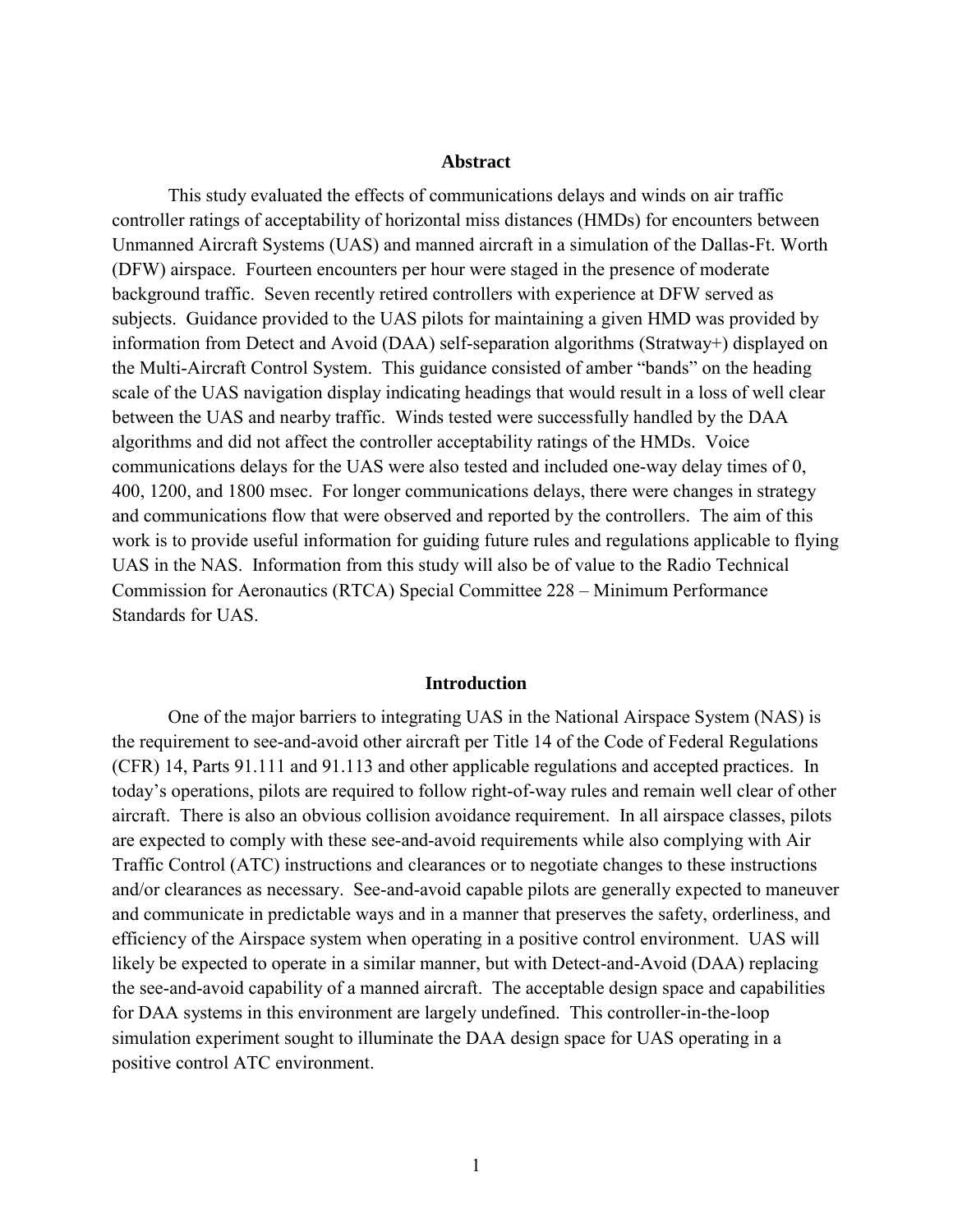DAA implementations must be designed in a way that minimizes issuance of Resolution Advisories (RAs) by TCAS (Traffic Alert and Collision Avoidance System) equipment on intruder aircraft. RAs are alerts with recommended vertical escape maneuvers to maintain or increase vertical separation with intruders that are predicted to be collision threats. RAs can be disruptive to the air traffic system and are a last resort maneuver when all other means of separation have failed. The DAA concept evaluated in this experiment was designed to detect encounter geometries that will cause an RA and provide guidance for action that may be taken early enough to avoid an RA.

 In addition to avoiding the issuance of TCAS RAs, the DAA should also be designed to prevent the issuance of controller traffic alerts, capture the attention of, or otherwise increase workload or create additional vectoring requirements for ATC. This work attempts to provide guidance for DAA standards for "well clear" (following 14 CFR §91.113) that consider these ATC concerns.

 This study is the second in the Controller Acceptability Study (CAS) experiment series and is based largely on CAS-1 experiment design, scenarios, and results (Chamberlain, Consiglio, Comstock, Ghatas, and Muñoz, 2015; and Ghatas, Comstock, Consiglio, Chamberlain, and Hoffler, 2015). The primary goals of this study were to address the impact of communication delays and wind conditions on the execution of Ground Control Station (GCS) self-separation tasks and how acceptable the resulting maneuvers are to Air Traffic Controllers. The communications delays evaluated included four different ATC-pilot voice communication latencies or delays that might be expected in operations of UAS controlled by combinations of ground or satellite communications links. The latencies tested were 0, 400, 1200, and 1800 msec (millisecond) one-way communications delays.

 One of the goals of the earlier CAS-1 study was to establish a generally acceptable HMD when there were encounters between DAA-equipped UAS and transponder-equipped manned General Aviation aircraft that were not communicating with ATC. The results of that earlier study indicated that HMDs of 1.0 to 1.5 nautical miles (nmi) appeared to be acceptable for ATC when the traffic encounters are away from the airport vicinity. In that study, HMDs of 0.5, 1.0, 1.5, 2.0, 2.5 and 3.0 nmi were evaluated for encounters that were opposite direction (head-on), overtakes (same direction with UAS faster), and crossings.

#### **Approach and Objectives**

 The primary focus of this experiment is on quantifying HMD values so that acceptable "well clear" separation distances can be employed in DAA self-separation algorithms. In this simulation study controllers managed a mix of manned and DAA-equipped UAS traffic and provided ratings on acceptability of HMDs when close traffic encounters occurred and also provided workload ratings during the test conditions. Test conditions also included differing spacing parameters in the DAA algorithms leading to different HMDs between the aircraft when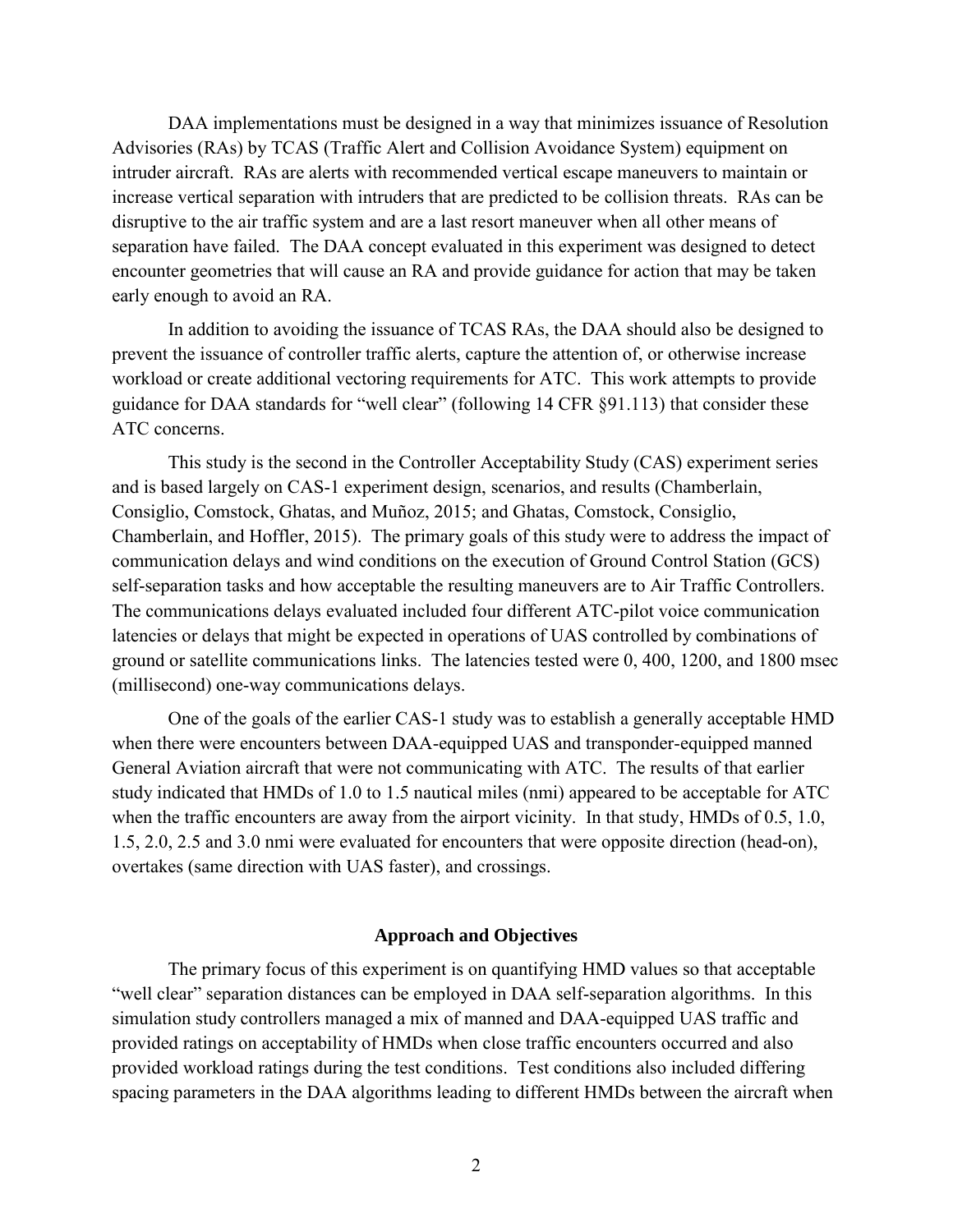they had close encounters as well as varied (by test hour) voice communications delays and two levels of wind conditions (also varied by test hour).

 Based on the results of CAS-1, a reduced set of HMDs for traffic encounters was tested and included 0.5, 1.0, and 1.5 nmi. For the scripted traffic encounters used in both of these studies it is important to understand the meaning and differences of two terms, HMD and closest point of approach (CPA). There is an adjustable parameter used in the DAA self-separation algorithms that yields a given HMD if the UAS pilot flies just at the edge of the guidance "bands." The UAS pilots, who were part of the research team, would fly at the edge of this guidance yielding the desired HMD for that encounter (0.5, 1.0, or 1.5 nmi), so that controllers could evaluate that distance. Simulator data would yield the actual CPA during the encounter as a check to insure that the desired HMD was obtained. The controller would look at the miss on the radar scope and evaluate the acceptability of that HMD as he or she saw it.

 CPA had a second meaning in the study as the scripted encounters had a designed scripted CPA if no pilot action took place. For example, both overtake and opposite direction encounters had a scripted CPA of zero, meaning that if no pilot action occurred then they would essentially hit each other. Because of the DAA guidance, the UAS pilot would make a request to ATC to maneuver and then pilot action occurred resulting in an actual CPA generally very close to the HMD. In the case of crossing encounters the CPA/ HMD relationship was more complex. If the scripted CPA was the same as the HMD, then no pilot maneuver was required and the two aircraft would pass at the HMD (equal to scripted CPA). In that case no maneuver was required even if ATC called that traffic (the UAS pilot would respond with "traffic detected" or say that the traffic was "no factor" based on the DAA guidance). If the scripted CPA was smaller than the HMD, then the DAA guidance would result in the UAS pilot contacting ATC if time and radio frequency congestion permitted and requesting a maneuver. The crossing scripted encounters were designed such that the UAS usually passed in front of the VFR intruder to insure tight control over passing distances so that ATC could rate the acceptability of those distances. Real-world use of a DAA system would yield maneuvers in front of or behind the intruding traffic depending on the geometry and other factors, as there would not be a scripted miss distance.

 In the earlier CAS-1 study, crossing scripted CPAs of 1.5 nmi or less were designed to require no maneuver by the UAS to maintain the desired HMD. In this study, there were instances of crossing geometries of both 1.0 and 1.5 nmi that required maneuvers and concomitant communications with ATC. The minimum crossing geometry scripted CPA was 0.5 nmi. All opposite direction (head-on) encounters and overtaking encounters required communications with ATC and maneuvering to achieve the desired HMD.

The following research questions were proposed which drove the experiment design:

A. Given wind and communications delay conditions, were DAA self-separation (SS) maneuvers too small/too late, resulting in issuance of traffic safety alerts or controller perceptions of unsafe conditions?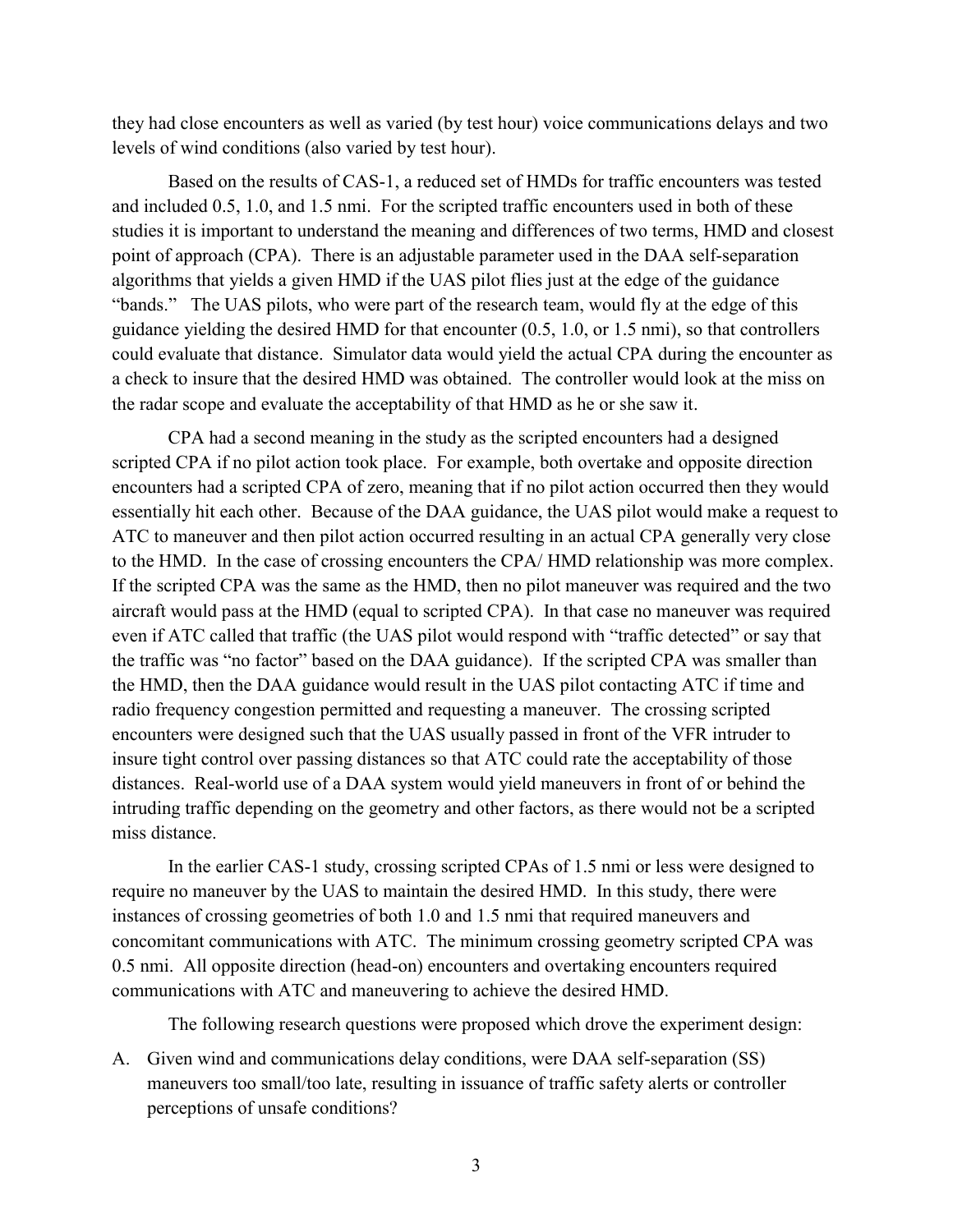- B. Given wind and communications delay conditions, were DAA SS maneuvers too large (excessive "well clear" distances), resulting in behavior the controller would not expect and/or disruptions to traffic flow?
- C. Given wind and communications delay conditions, were there acceptable, in terms of ATC ratings, workload, and closest point of approach data, DAA miss distances that can be applied to the development of future DAA algorithms?
- D. Do communications delays for the UAS in the airspace result in an impact on the Air Traffic Controllers communications flow? Are the delays disruptive in terms of transmissions being "stepped-on" (simultaneous transmissions by several aircraft), and/or are additional repeats of information required with delays.

#### **Methodology**

#### **Subjects**

 Seven recently retired Air Traffic Controllers with experience at the Dallas-Ft. Worth (DFW) East-side facility performed traffic separation tasks for the scenarios developed. Each of the controllers was the sole controller for the simulated DFW East side environment over two days of testing. They were in communications with other controllers who handled handoffs to and from the subject controller's airspace. Most of the controllers were currently instructors in the training center at DFW. Controllers who participated in CAS-1, about four months earlier, were eligible to serve in the present study.

#### **Procedure**

 The traffic scenarios were designed so that there were 14 UAS traffic encounters per hour and there were a total of six test hours split over two days. Training and the first three hours of testing occurred on day 1, with the remaining three hours of testing on day 2. The UAS were controlled by two pseudo-pilots each having access to GCS displays showing the DAA selfseparation guidance information in real-time. Background traffic, to maintain the environment and workload close to that of actual DFW traffic, was controlled by pseudo-pilots at two additional pilot stations. The controller managed the manned and unmanned traffic which were all flying in the same airspace (DFW East side) and communicating with ATC by simulated VHF radio communications. Communications with the UAS were handled in the same way as manned aircraft communications with the exception of the communications delays, which to the controller sounded as if the aircraft was taking a longer than normal time to respond to ATC. UAS traffic encounters were between the UAS and VFR traffic that was transponding, but not communicating with ATC. Additional traffic in the controller's airspace consisted of about 45 aircraft per hour which were IFR and VFR manned aircraft performing takeoffs, landings, or overflights transiting the airspace and communicating with the controller.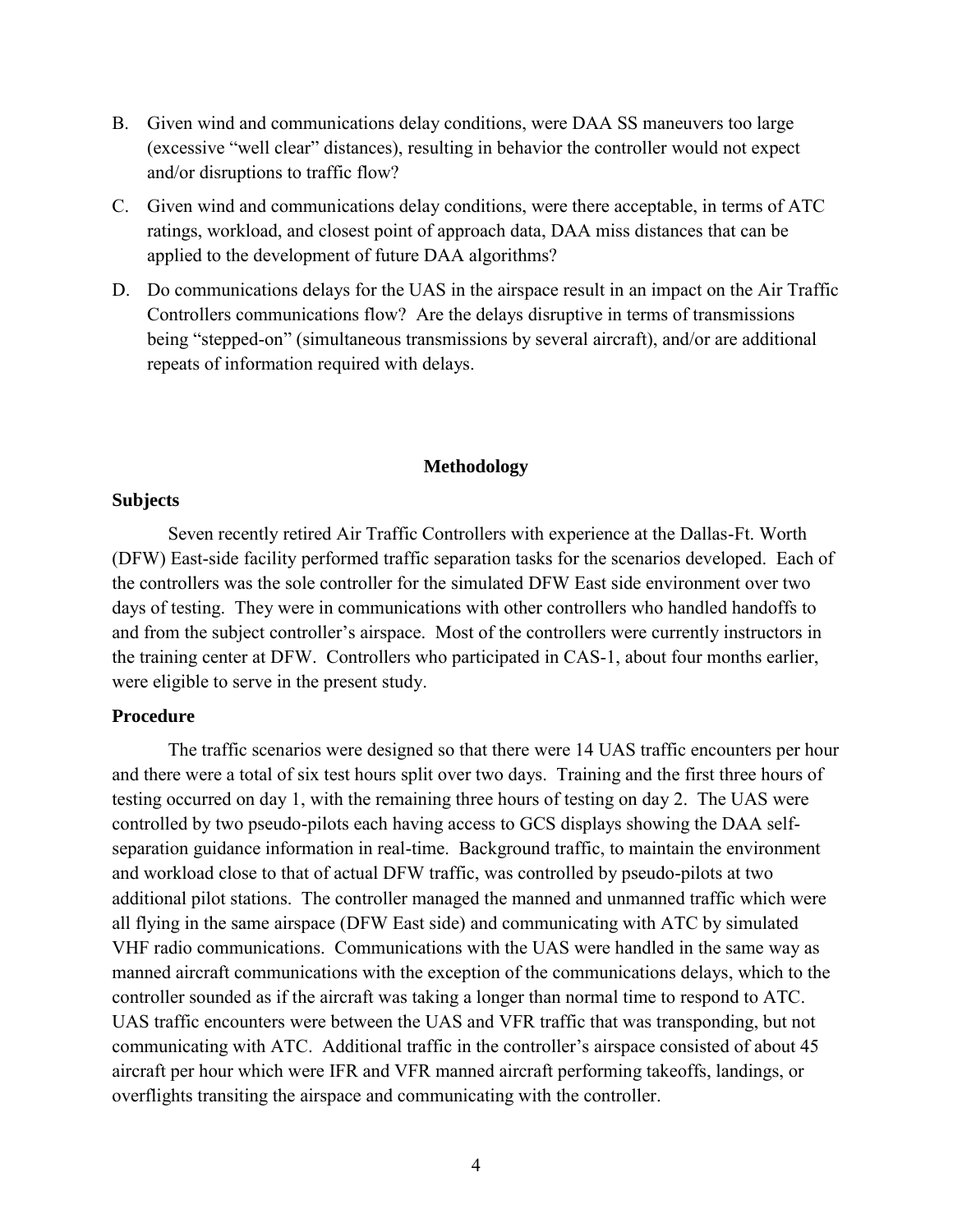#### **Independent Variables**

 To address the research questions noted above, the first independent variable of interest was the HMD. Related to the first variable is the encounter geometry between the aircraft in the encounter situation and the speed differentials between the encountering aircraft. Additional variables of interest include two levels of wind (calm and moderate) and four levels of communications delay. The parameters of these variables are shown in Table 1.

| <b>Independent Values</b>        | <b>Number</b> | <b>Values</b>                                            |
|----------------------------------|---------------|----------------------------------------------------------|
| <b>Horizontal Miss Distances</b> | 3 values      | $0.5, 1.0, 1.5 \text{ nmi}$                              |
| Wind Conditions                  | 2 values      | Calm ( $\sim$ 7 knots) and Moderate<br>$(\sim 22$ knots) |
| <b>Communications Delay</b>      | 4 values      | 0, 400, 1200, and 1800 msec<br>(one-way times)           |
| <b>Encounter Geometry</b>        | 3 values      | Opposite-direction, Overtake,<br>Crossing                |

|  | <b>Table 1. Independent Variables</b> |
|--|---------------------------------------|
|--|---------------------------------------|

The encounter geometries noted in Table 1, had the following specifications. Oppositedirection: intruder (VFR manned) track at 180 degrees from ownship (UAS) +/- 15 degrees; Crossing: intruder track at 90 degrees from ownship +/- 15 degrees; Over-take: intruder track at 0 degrees from ownship +/- 15 degrees. The encounter speed differentials for crossing geometries were:  $0, +/- 40$ , and  $+/- 80$  knots). A single speed differential was used for oppositedirection and over-take encounters. All encounter geometries were without vertical separation but did include climbing/descending trajectories (within 200 feet vertical altitude difference at encounter point).

#### **Scenarios**

The airspace modeled for this experiment is a portion of airspace delegated to Dallas-Ft. Worth TRACON (D10); specifically, Sector DN/AR-7 South Flow. The majority of UAS traffic arrived or departed the Collin County Airport (FAA airport identifier: KTKI). The scenarios were designed and situated in this airspace so as to enable various encounter geometries between the UAS and intruder aircraft while manned aircraft traffic was handled in order to achieve realistic levels of workload for the Controllers. A chart of the area is shown in Figure 1.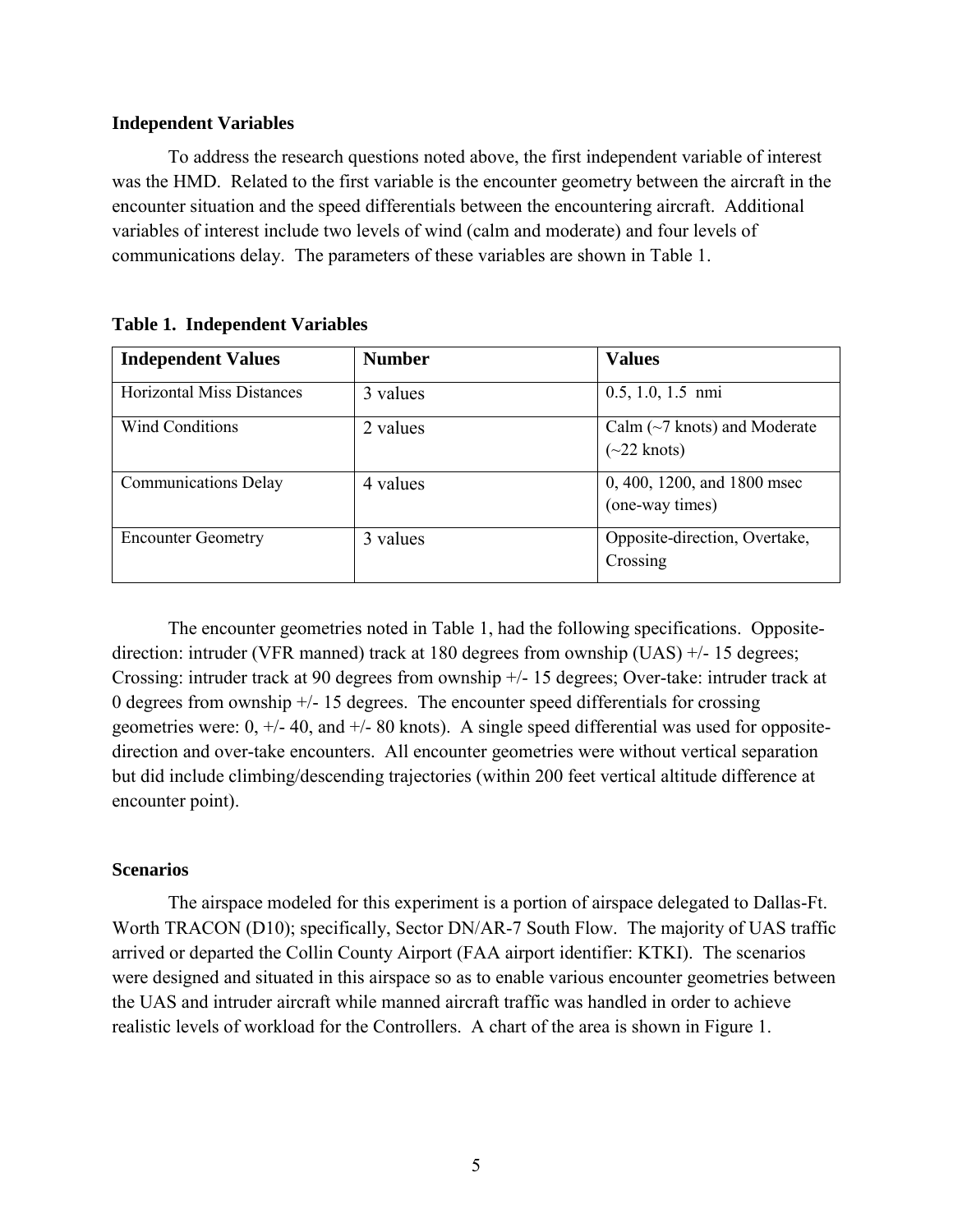

**Figure 1. Chart showing Collin County Airport (McKenney, KTKI), upper right; DFW is in the lower left.**

The three HMD values (shown in Table 1) were varied within the test hours such that a given encounter might follow an encounter with a different HMD. The wind conditions were varied by test hour with 3 hours having the lower wind value and three hours having the high wind value. Communications delay was also varied by test hour so that a given delay remained the same throughout the test hour.

For a given test hour there were 14 encounters consisting of 10 crossing encounters (2 at each speed differential), 2 opposite direction encounters, and 2 overtake encounters. Each subject would experience 6 test hours across two days for a total of 84 encounters. For the total of 7 test subjects 588 encounter evaluations were made.

#### **Communications, Navigation, and Surveillance Assumptions**

The experiment assumed Communication, Navigation, and Surveillance (CNS) architectures and capabilities appropriate for current-day operations in the applicable airspace classes and that these capabilities were available to all aircraft (manned and unmanned) in the simulation environment. UAS were communicating with ATC in a similar manner to the manned aircraft. The intruders were VFR traffic that were transponding but were not communicating with ATC. UAS command, control, and communication capability was assumed available between Unmanned Aircraft (UA) and their respective GCS. The UA was assumed to be capable of receiving/transmitting voice communications to and from ATC facilities and proximate "party-line" aircraft via Very High Frequency (VHF) radio in the same manner as manned aircraft in the same airspace, and of relaying these voice communications to/from the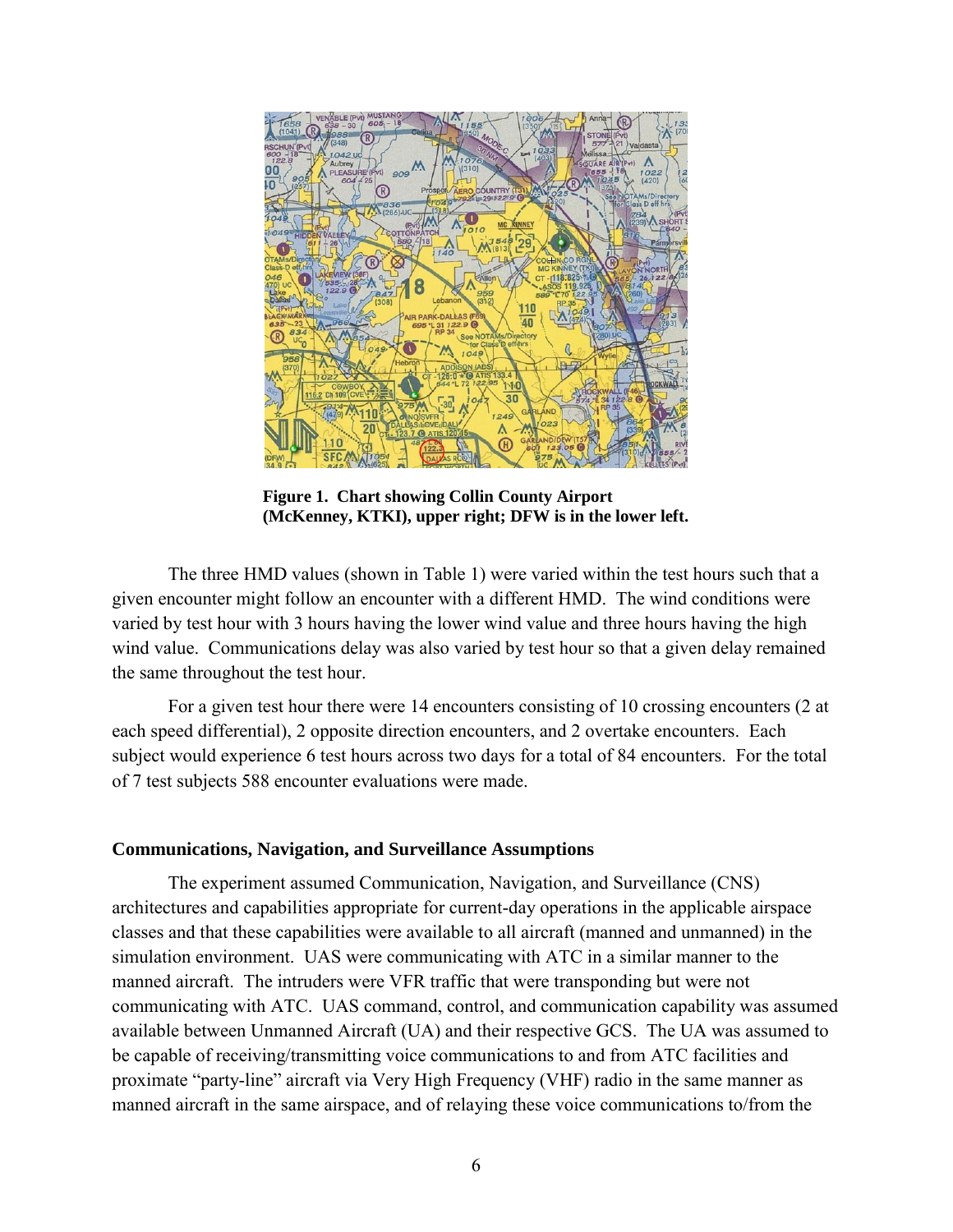GCS pilot via one or more UA-GCS links. It was further assumed that, in addition to the relayed voice communications, the UA-GCS link(s) carried all command/control data between the UAS and GCS. The communications delays were for the voice communications channel only and no delay was introduced for UAS control or position reporting. This study assumed large size UAS (e.g., Predator or Global Hawk class). The UAS GCS pilots were confederate participants (not subjects). It was assumed that surveillance sensors applicable to support DAA were available and functioned without failures.

#### **Software, Hardware, and Facilities**

The displays for the UAS and manned aircraft control stations and the ATC displays were driven by modified versions of the MACS (Multi Aircraft Control System) software (Prevot, 2002), running on Windows-based computers. Modifications included incorporation of Stratway+ DAA algorithms to drive Navigation display "bands" which indicated a range of headings that would result in a loss of well clear with one or more traffic aircraft. These displays provided the information which guided UAS pilots to make requests for maneuvers in the encounter scenarios. Details of the appearance of the Navigation display "bands" can be found in the CAS-1 report (Chamberlain et. al., 2015). Information on the DAA algorithms may be found in Hagen, Butler, and Maddalon, 2011, and Muñoz, Narkawicz, Chamberlain, Consiglio, and Upchurch, 2014. The study was run in a dedicated laboratory facility housed at Stinger Ghaffarian Technologies (SGT), near the NASA Langley Research Center.

| Table 2. Rating scale used for assessment of Horizontal Miss        |
|---------------------------------------------------------------------|
| Distance. (Note that fractional values, e.g., 1.5, were acceptable) |

| 1              | Much too close; unsafe or potentially so; cause or<br>potential cause for issuance of a traffic alert                                |
|----------------|--------------------------------------------------------------------------------------------------------------------------------------|
| $\overline{2}$ | Somewhat close, some cause for concern                                                                                               |
| 3              | Neither unsafely close nor disruptively large, did not<br>perceive the encounter to be an issue                                      |
| 4              | Somewhat wide, a bit unexpected; might be disruptive<br>or potentially disruptive in congested airspace and/or<br>with high workload |
| 5              | Excessively wide, unexpected; disruptive or<br>potentially disruptive in congested airspace and/or<br>with high workload             |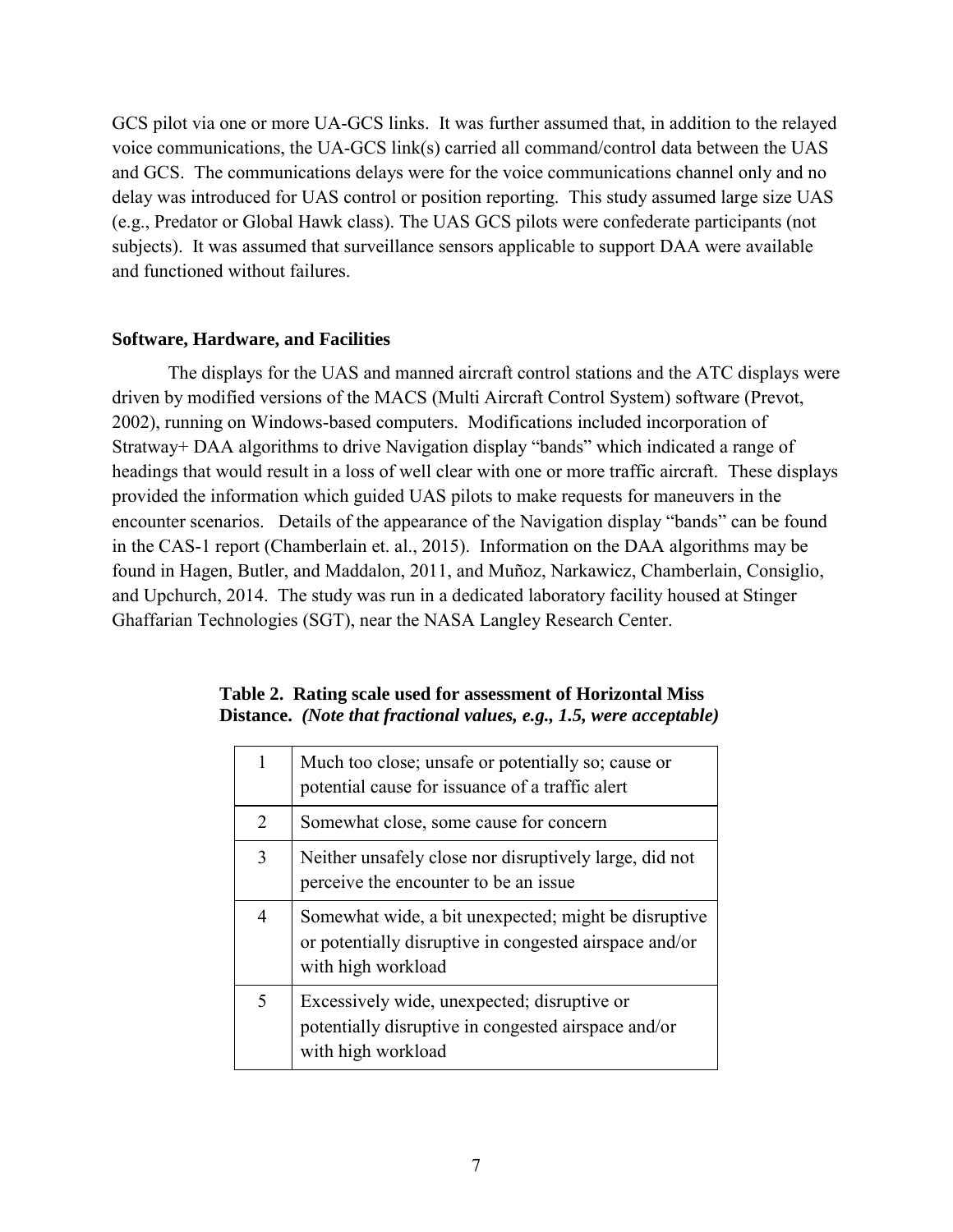#### **Dependent Variables**

**Horizontal Miss Distance.** After each traffic encounter, an ATC subject matter expert seated next to the Controller subject asked: "How was the spacing of that last encounter?" or "How Acceptable was the miss distance in the previous encounter?" Subjects had a copy of the information in Table 2 available to them during the test sessions. They were briefed that fractional responses, such as 1.5 or 3.5, were completely acceptable. If time permitted, an explanation for the rating was asked and noted.

**Workload assessment**. About every five minutes during each hour long test session, a workload rating was requested. This was done similar to the Air Traffic Workload Input Technique (ATWIT) method of workload assessment (Stein, 1985). A scale with numbers from 1 to 6 was presented at the top of the ATC display and the subject clicked on their selection (one of the numbers 1-6) when prompted (i.e., an aurally presented - through headphones - "Ding" occurred and the rating scale turned yellow). ATC test subjects were briefed on definitions of the 1 to 6 scale during training and also had the scale definitions available during the test sessions. For this study the scale definitions were: 1 - Minimal mental effort required; 2 - Low mental effort required; 3 - Moderate mental effort required; 4 - High mental effort required; 5 - Maximal mental effort required; and 6 - Intense mental effort required.

**System Performance Metrics.** Data concerning the encounter aircraft separation distances were recorded throughout the period of the encounter and included aircraft-to-aircraft separation distances and time to the closest point of approach (CPA). For the communications time delay conditions, the communications system that permitted incorporating delays also recorded the push to talk status of all parties communicating so that "step-ons" (two stations transmitting at the same time) could be recorded.

**Post-run questionnaires.** After each one-hour test session, a questionnaire was administered to record ratings and comments on the preceding test session. Specific topics addressed included: 1 – Effects of communications delay; 2 – Realism of traffic density; 3 – Realism of workload; and 4 – Realism of communications rate. Responses to these questions can be found in Appendix B, and comments on communications delay times may be found in Appendix C.

#### **Results**

#### **Horizontal Miss Distances Acceptability**

Figure 2 shows the mean ratings by the controllers for each of the Horizontal Miss Distances (HMDs) tested for the crossing traffic encounters using scale of Table 2. The scripted CPA, is how close the two aircraft would pass if no maneuver was made. As noted earlier, if HMD was equal to scripted CPA, no maneuver would be called for by the self-separation algorithms, and no communications with ATC to request a maneuver was required. To see if the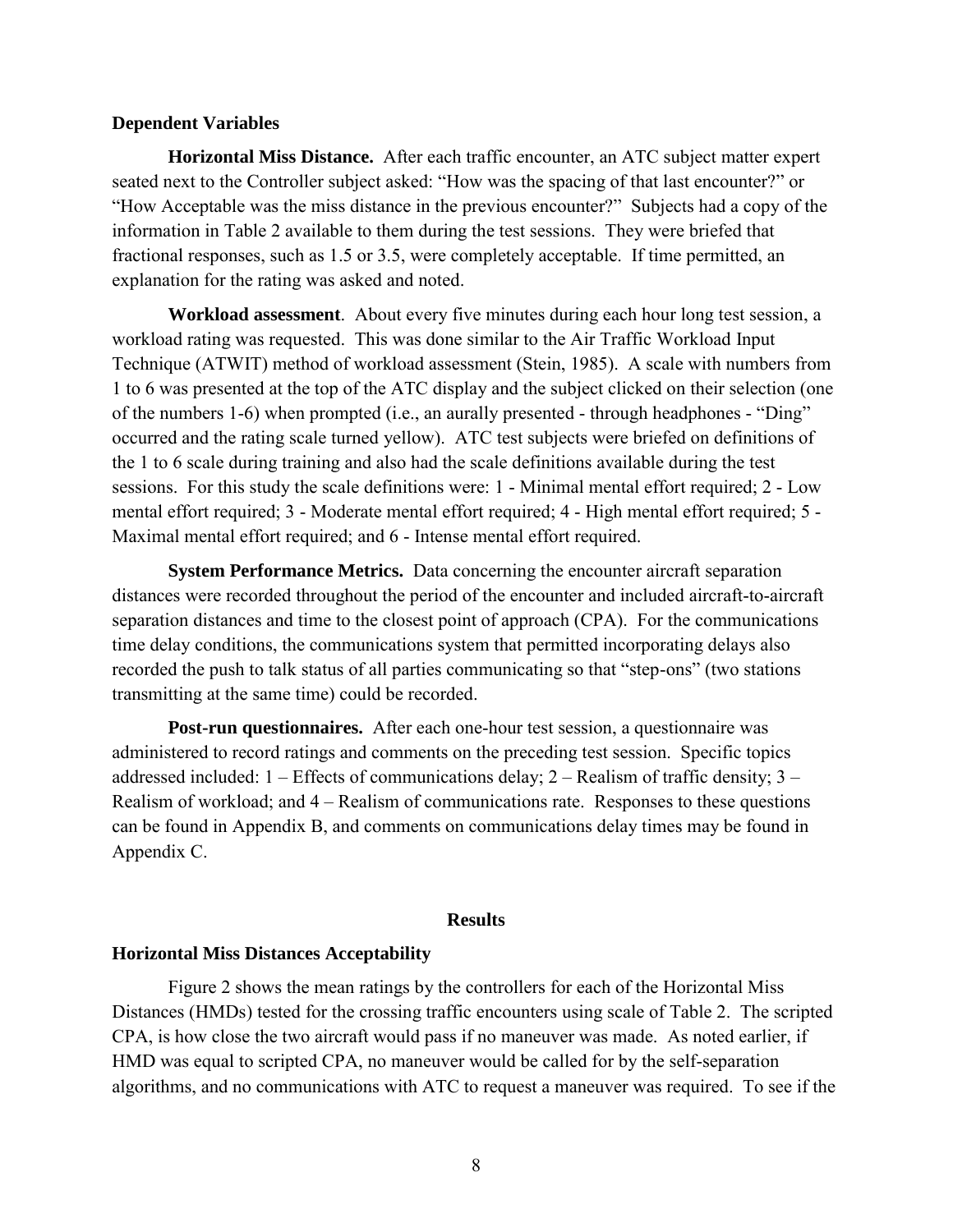controller's rating was affected by whether the UAS had to contact ATC to request a maneuver to maintain the HMD, the encounter geometry was also set up such that the HMD was greater than the scripted CPA for the 1.0 and 1.5 nmi HMDs. In Figure 2, the blue bars indicate situations in which the scripted CPA was 0.5 nmi, which meant to obtain a 1.0 or 1.5 nmi HMD a maneuver was required. The red bars indicate a scripted CPA of 1.0 nmi, so to obtain a 1.5 nmi HMD a maneuver was required. The green bar is a case where both the scripted CPA and HMD were the same so no maneuver was required. As can be seen from Figure 2, the acceptability ratings (bar heights) within a given HMD (1.0 or 2.0 nmi) stay the same regardless of whether a maneuver was required. This meant that controller ratings of HMD acceptability were not affected by whether communications with ATC and a maneuver were required by the UAS, which could have added to their workload.



**Figure 2. Mean Ratings by encounter distance for Crossings. Error Bars indicate +/- 1 Standard Deviation. Rating scale definitions are shown in Table 2.**

Figure 3 shows the controller rating data for crossing encounters and shows the highest percentages for a rating of 3 (*Neither unsafely close nor disruptively large, did not perceive the encounter to be an issue*), at the 1.0 and 1.5 nmi HMDs. Ratings shifted for the 0.5 nmi HMD indicating greater concern for that miss distance. Figure 4 shows similar rating data for the overtake and opposite direction encounters, all of which required maneuvers to maintain DAA prescribed HMDs, and communications with ATC. The rating scale definitions used are shown in Table 2.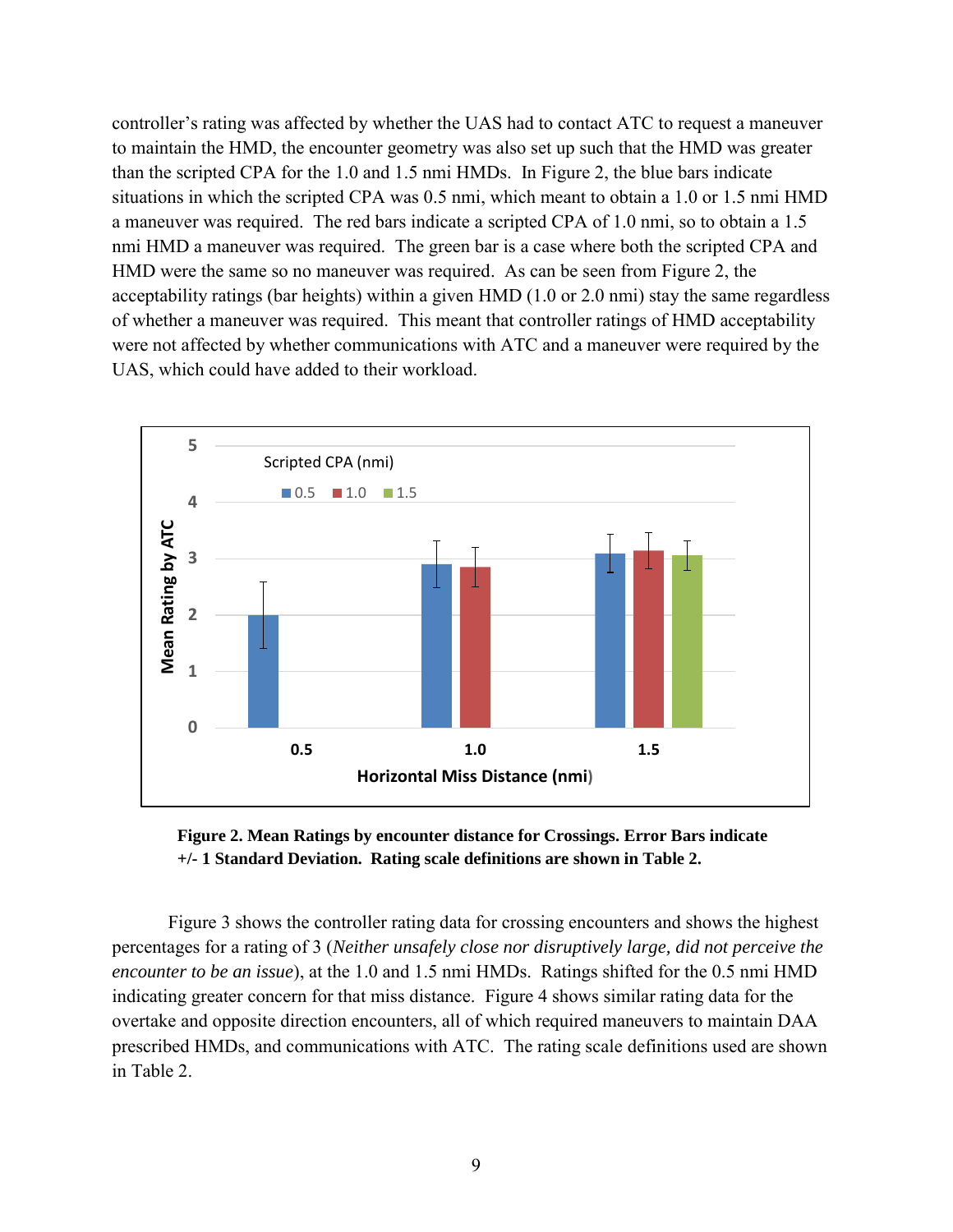

**Figure 3. Ratings by HMD (Crossings)**





#### **Realism of Traffic Density and Workload**

Care was taken in the design of the research scenarios to simulate traffic densities like those found in the real world. In response to the end of each hour question "*Rate the realism of the Traffic Density of the simulation during the preceding hour,*" 66.7% of responses were that "*Traffic Density was about the same as would be found in real world operations;*" and 31.0% of the responses were that "*Traffic Density was somewhat lower than real world operations*."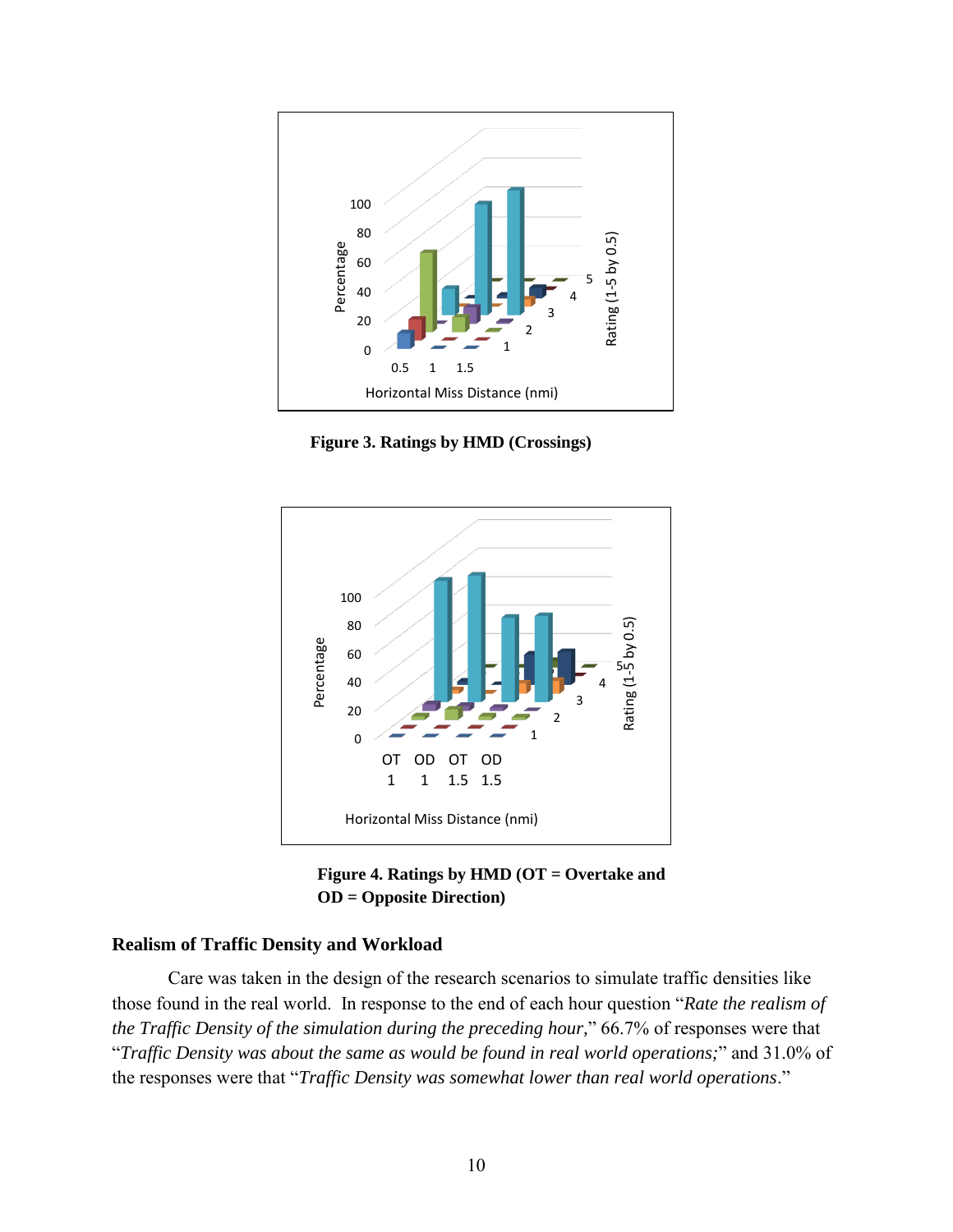ATWIT workload ratings, based on data collected at 5-minute intervals, showed the following distribution of responses: 32.3% "*Minimal mental effort required;*" 42.9% "*Low mental effort required;*" 18.2% "*Moderate mental effort required;*" and 0.9% "*High mental effort required*." Workload ratings did not differ across the two wind levels or four communications delay conditions. The workload rating scale definitions and the workload ratings for each test hour are presented in Appendix A.

#### **Communications Delays and Wind**

Communications delays of 0, 400, 1200, and 1800 msec (one-way times) were used for communications with the 14 UAS per hour that had traffic encounters. Manned aircraft in the scenario had no added delays. While no differences in ratings of HMD or workload were noted, selected controller comments reflect the difficulties long delays introduce:

"*The communications delays did cause some a/c to 'step-on each other.' This required extra transmissions to other traffic because they were blocked"*

*"The delay resulted in many repeats and was irritating"* 

*"Repeats have a major impact on workload of ATC. In a busy environment you can't stand for a lot of them"* 

*"Numerous repeats and step-ons! When in busy environments your transmissions need to flow and repeats/blocks only put you behind." (additional comments appear in Appendix C)* 

 Also observed was a change in strategy by some controllers in the long delay scenarios to work manned, quicker responding traffic first, then go to the UAS with their delayed responses. It should also be noted that the number of "step-ons" or simultaneous transmissions during the study may be less than what might occur in the real world, as pseudo-pilots and GCS controllers cannot "step-on" themselves when controlling multiple aircraft in the simulation scenarios.

 The "low" and "moderate" wind levels did not create any issues for the controllers. For the UAS pilots the self-separation algorithms handled the wind conditions with no problems. The most noticeable wind difference for the pilots was an expected offset between heading and track indicators on the Navigation Display, dependent on wind direction relative to the aircraft heading.

#### **Discussion**

 The present study employed a simulation of the Dallas-Ft. Worth East-side airspace with UAS operating in and out of Collin County airport northeast of DFW. The results confirm the controller acceptability of 1.0 and 1.5 nmi HMDs found in the CAS-1 study, even when maneuvers are required to maintain those miss distances, and winds are part of the scenarios.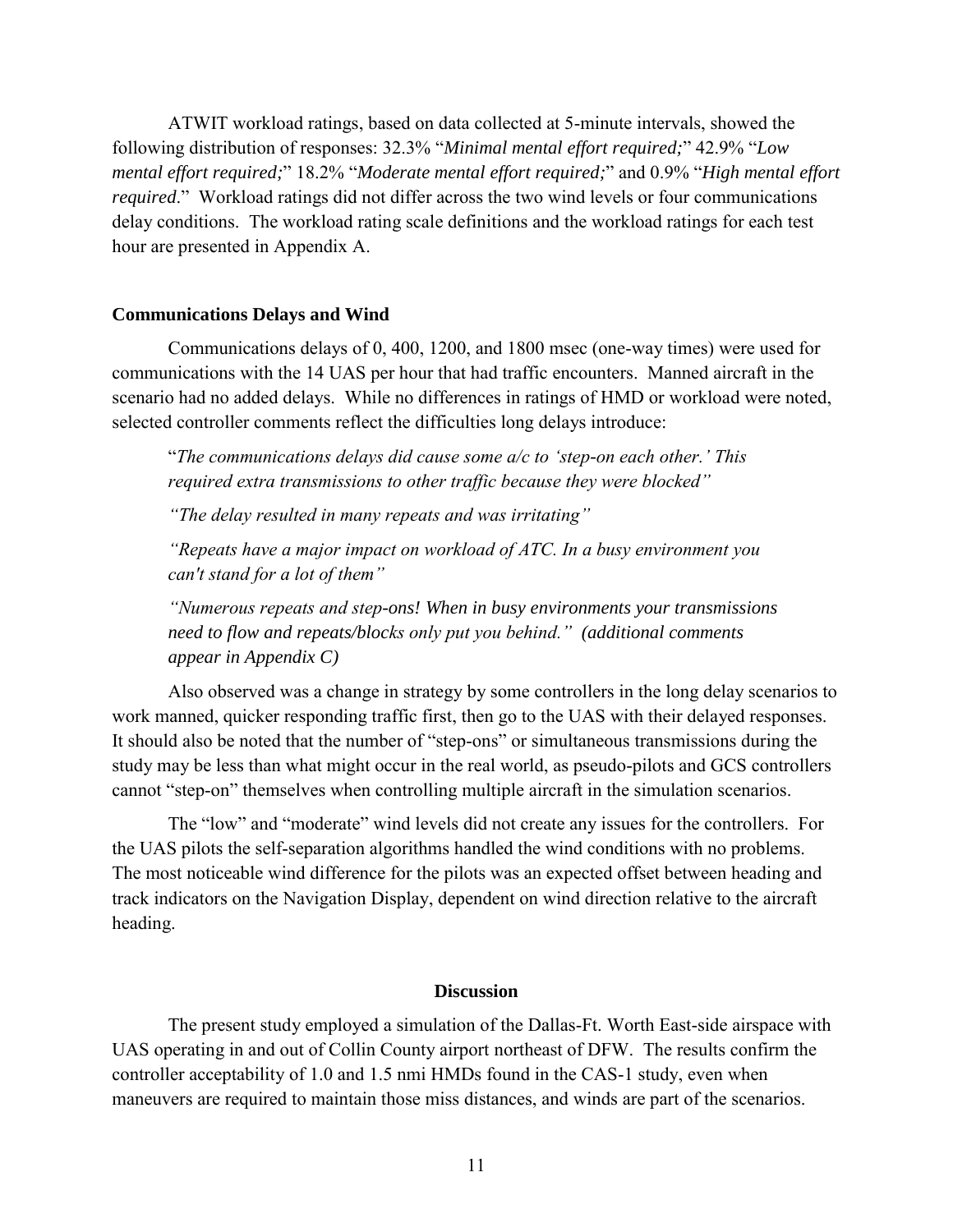The 7 and 22 knot wind conditions tested were handled by the DAA algorithms without issues and presented no issues for the controllers. Long voice communications delays between the UAS and ATC are identified as a problem in a high traffic-density environment such as this.

 The research questions presented earlier are repeated below with comments based on the results of the study.

 *A. Given wind and communications delay conditions, were DAA self-separation (SS) maneuvers too small/too late, resulting in issuance of traffic safety alerts or controller perceptions of unsafe conditions?* 

 The acceptability ratings indicate that the 0.5 nmi HMD was judged to be "much too close" or "somewhat close, some cause for concern" for crossing encounters 78.6% of the time. This contrasts sharply with the crossing HMDs of 1.0 and 1.5 nmi where 75.2 % and 84.6% respectively, rated these encounters acceptable ("Neither unsafely close nor disruptively large"). Encounter HMD ratings were not affected by the communications delay or wind conditions.

 *B. Given wind and communications delay conditions, were DAA SS maneuvers too large (excessive "well clear" distances), resulting in behavior the controller would not expect and/or disruptions to traffic flow?* 

 Given that the largest HMD evaluated in this study was 1.5 nmi, based on findings of the earlier CAS-1 study, it is not surprising that for crossing encounters at 1.5 nmi only 11.9% of the ratings indicated that the HMD was "Somewhat wide." While not a majority of the ratings, for the 1.5 nmi HMD, for overtake encounters, 35.7% rated these on the "Somewhat wide" end of the scale. Similarly, for opposite direction encounters at 1.5 nmi,, 32.1% rated these on the "Somewhat wide" end of the scale. Based on discussions with the controllers, this is because it is easier to judge the HMD when aircraft are on parallel paths rather than crossing paths, especially when there are speed differences between the aircraft in the crossing scenarios.

 *C. Given wind and communications delay conditions, were there acceptable, in terms of ATC ratings, workload, and closest point of approach data, DAA miss distances that can be applied to the development of future DAA algorithms?* 

 The results of this study agree with those of the CAS-1 study and showed the greatest acceptability ratings for 1.0 and 1.5 nmi HMDs. For crossing maneuvers an 84.6% HMD acceptability rating was found for the 1.5 nmi HMD. Also important to consider for future study is testing to insure the self-separation system maintains "well-clear" boundaries so the collision avoidance systems, such as TCAS, are not activated by self-separation maneuvers. The DAA algorithms handled the wind conditions without any problems for the UAS pilots (research staff) or for the controllers.

 *D. Do communications delays for the UAS in the airspace result in an impact on the Air Traffic Controllers communications flow? Are the delays disruptive in terms of transmissions*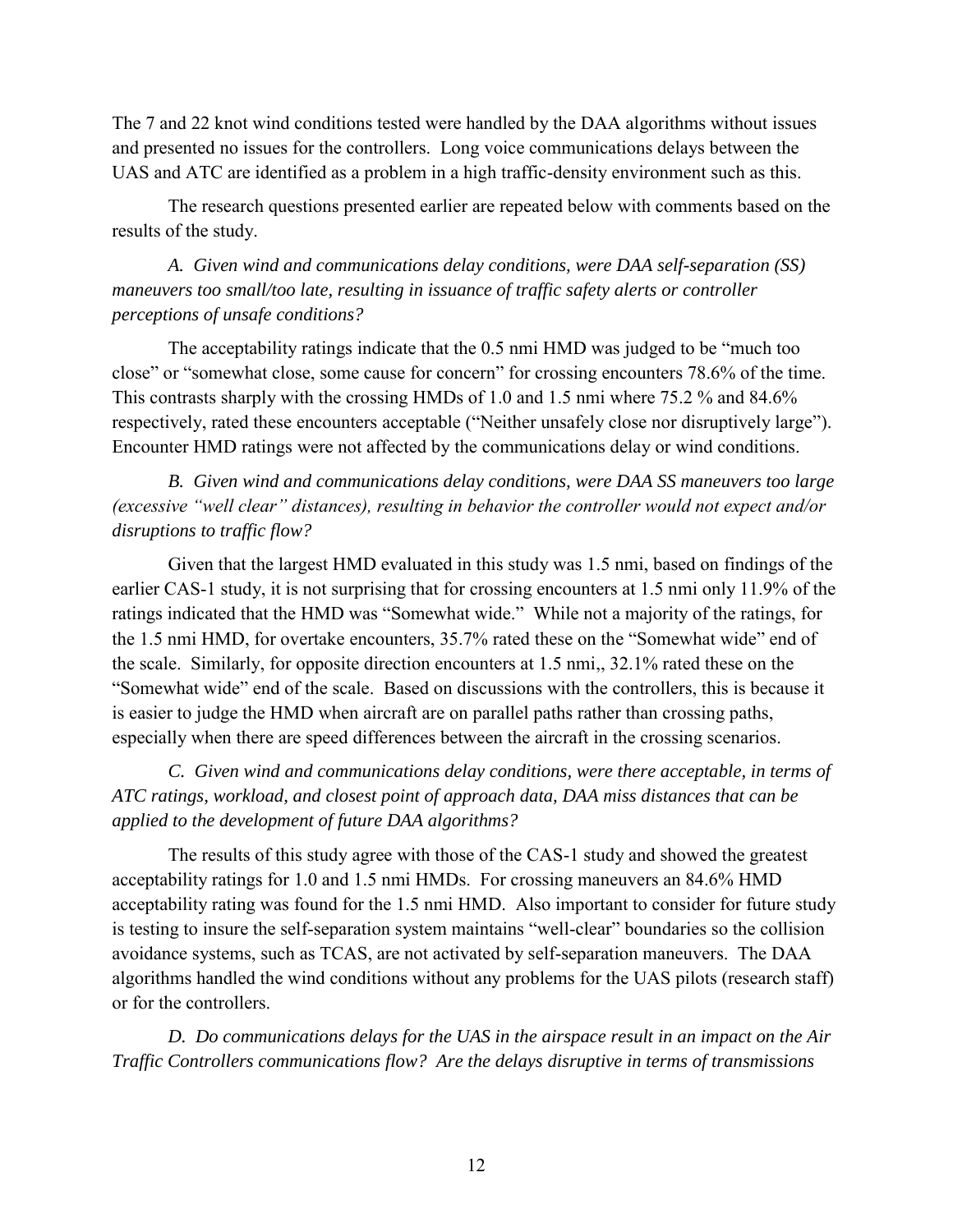## *being "stepped-on" (simultaneous transmissions by several aircraft), and/or are additional repeats of information required with delays.*

 The communication delays did not affect controller workload ratings or HMD ratings, but based on debriefing comments, the longer delays would have been disruptive if traffic density had been higher. A number of the controllers changed their communications strategy in the longer delay conditions and worked the quick responding manned aircraft first, then going to the UAS with their delayed responses at less frequent intervals.

 The present study assumed perfect surveillance systems without positional error or uncertainty. Future studies designed to inform the designers of DAA systems and critical parameters within them need to incorporate sensor uncertainty and sensor effective range as variables of interest. Also of interest are simulation of failure modes, and especially from the ATC perspective, the maneuvers that a UAS would perform in a high traffic density environment if the communications or control link is lost. The aim of this work is to provide useful information for guiding future rules and regulations applicable to flying UAS in the NAS.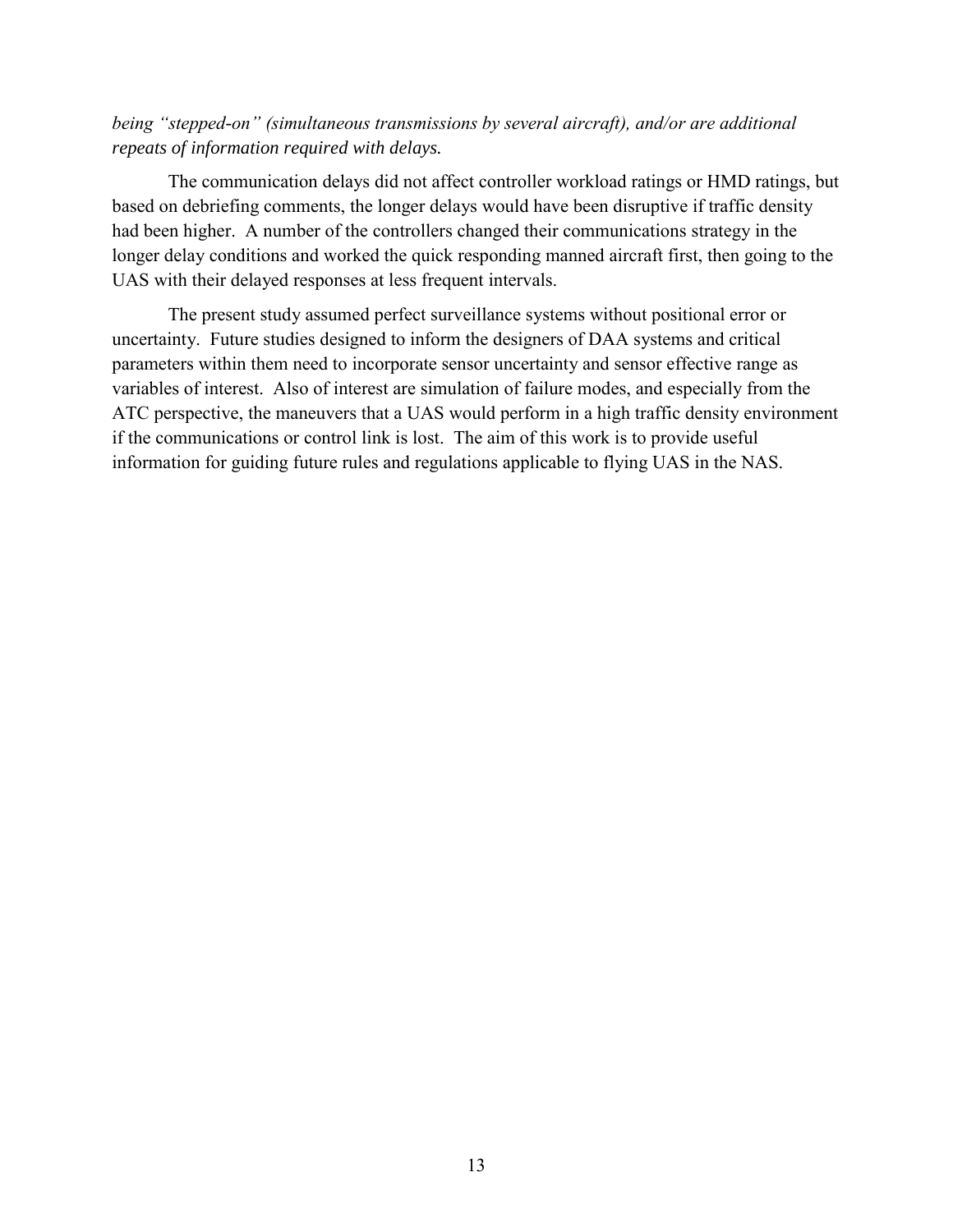#### **References**

- Chamberlain, J. P., Consiglio, M. C., Comstock, J. R., Jr., Ghatas, R. W., and Muñoz, C. (2015). *NASA Controller Acceptability Study 1 (CAS-1) Experiment Description and Initial Observations.* NASA/TM-2015-218763, Langley Research Center, Hampton, VA.
- Ghatas, R. W., Comstock, Jr., J. R., Consiglio, M. C., Chamberlain, J. P., and Hoffler, K. D., (2015). UAS in the NAS Air Traffic Controller Acceptability Study-1: The Effects of Horizontal Miss Distances on Simulated UAS and Manned Aircraft Encounters. Proceedings of the 18th International Symposium on Aviation Psychology, Dayton, Ohio, May 4-7, 2015.
- Hagen, G. E., Butler, R. W., and Maddalon, J. M. (2011). Stratway: A Modular Approach to Strategic Conflict Resolution. *Proceedings of the 11th AIAA Aviation Technology, Integration, and Operations (ATIO) Conference*, September 20-22, 2011, Virginia Beach, Virginia.
- Muñoz, C., Narkawicz, A., Chamberlain, J., Consiglio, M., and Upchurch, J. (2014). A Family of Well-Clear Boundary Models for the Integration of UAS in the NAS. *Proceedings of the 14th AIAA Aviation Technology, Integration, and Operations (ATIO) Conference*, AIAA-2014-2412, Atlanta, Georgia.
- Prevot, T. (2002). Exploring the Many Perspectives of Distributed Air Traffic Management: The Multi Aircraft Control System MACS. *AAAI HCI-02 Proceedings*, 149-154.
- Stein, E. S. (1985). *Air traffic controller workload: An examination of workload probe.* (DOT/FAA/CT-TN84/24). Atlantic City International Airport, NJ: Federal Aviation Administration.

#### **Acknowledgements**

The support of the many people involved in the conduct of this study is gratefully appreciated. Thanks are extended to César Muñoz, Anthony Narkawicz, George Hagen and Jason Upchurch of the Safety Critical Avionics Systems Branch at the NASA Langley Research Center for contributions to the development of the Stratway+ self-separation algorithms. Thanks are also extended to contributors participating through the NASA Langley Information Technology Enhanced Services (LITES) contract, including: Pierre Beaudoin, Anna Dehaven, Steve Hylinski, Joel Ilboudo, Kristen Mark, Robb Myer, Gaurev Sharma, Jim Sturdy, Dimitrios Tsakpinis, and Paul Volk as well as other support and management personnel. Thanks are also extended to the tireless efforts of the persons staffing the background traffic pilot stations, the UAS pilot stations, and the ATC adjacent sector/tower consoles.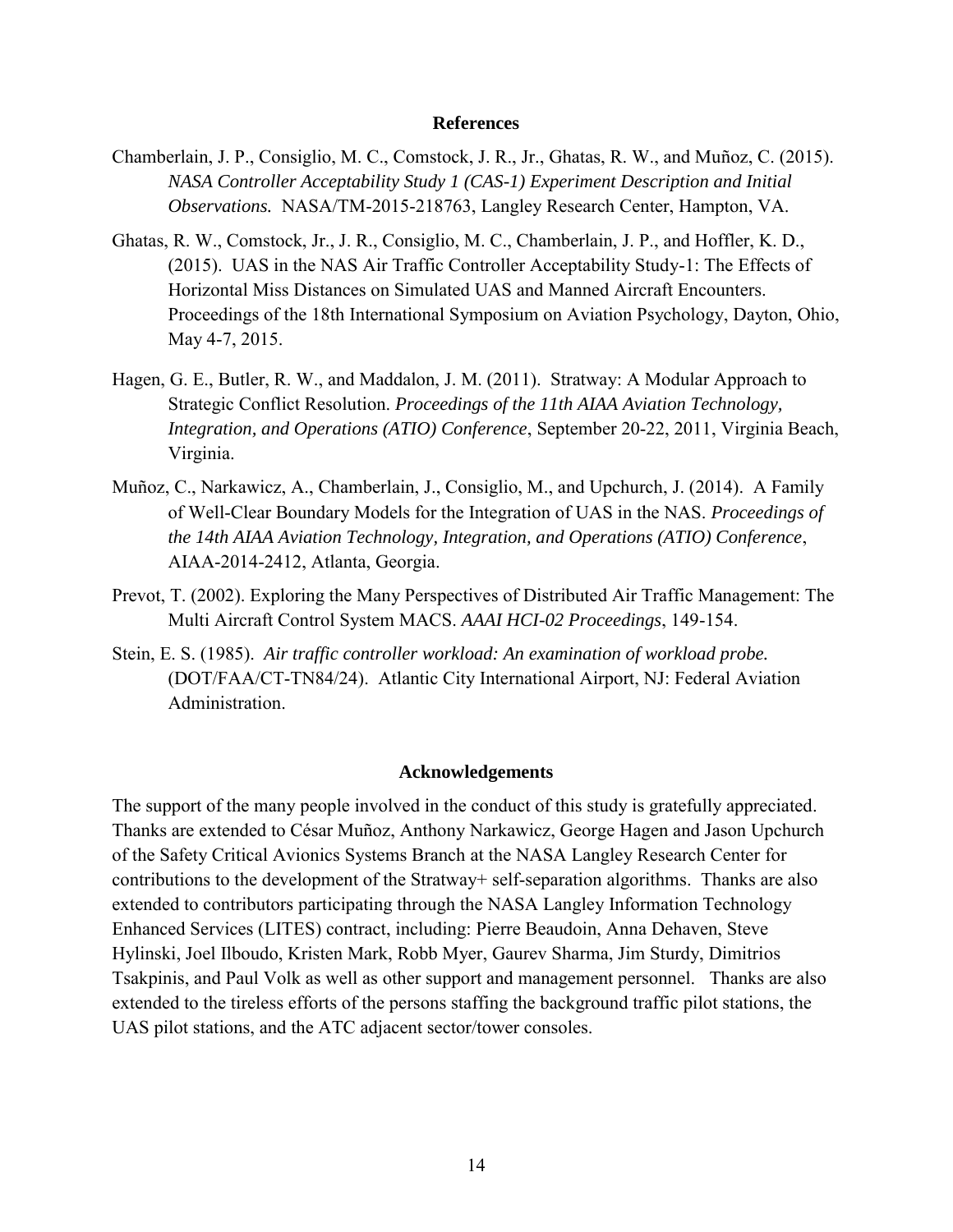## **Appendix A – Workload Ratings by Test Hour**

Workload assessment**:** A modified version of the ATWIT (Air Traffic Workload Input Technique) method of Workload assessment was used. When an aurally presented (through headphones) "Ding" occurred and the 1-6 rating scale turned yellow the subject responded by clicking on the desired number. ATC Test subjects were briefed on definitions of the 1 to 6 scale during training and also had the scale definitions available during the test sessions.

| 1              | <b>Minimal mental effort required</b> |
|----------------|---------------------------------------|
| $\overline{2}$ | Low mental effort required            |
| 3              | Moderate mental effort required       |
| 4              | High mental effort required           |
| 5              | <b>Maximal mental effort required</b> |
| 6              | Intense mental effort required        |

Table A-1. Workload Rating Scale definitions:



Workload Ratings for each test hour appear below in Figures A-1 to A-6.

Figure A-1. Average Workload Rating for Test Hour 1. Error bars indicate  $+/-1$  standard deviation.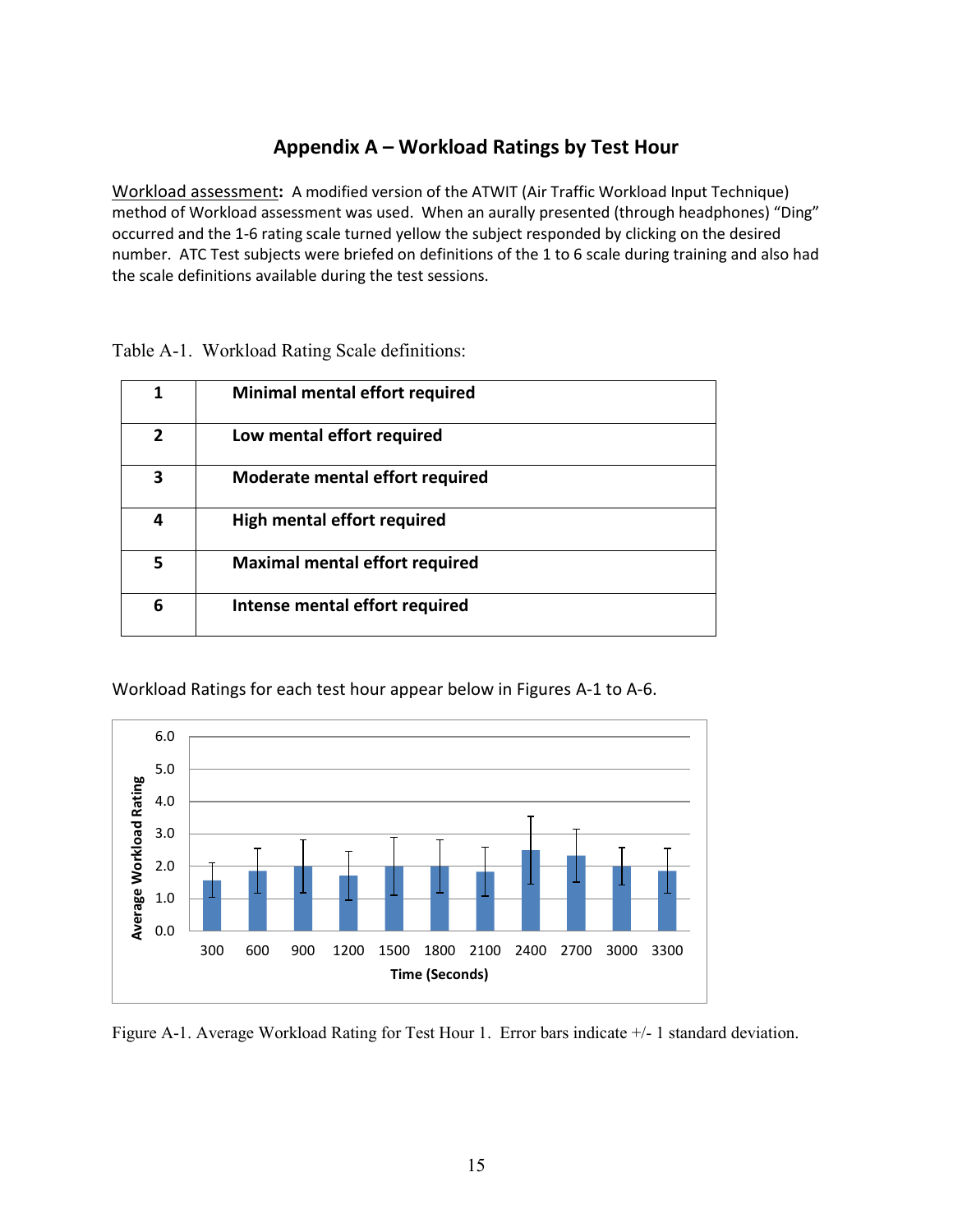







Figure A-3. Average Workload Rating for Test Hour 3. Error bars indicate +/- 1 standard deviation.

Figure A-4. Average Workload Rating for Test Hour 4. Error bars indicate +/- 1 standard deviation.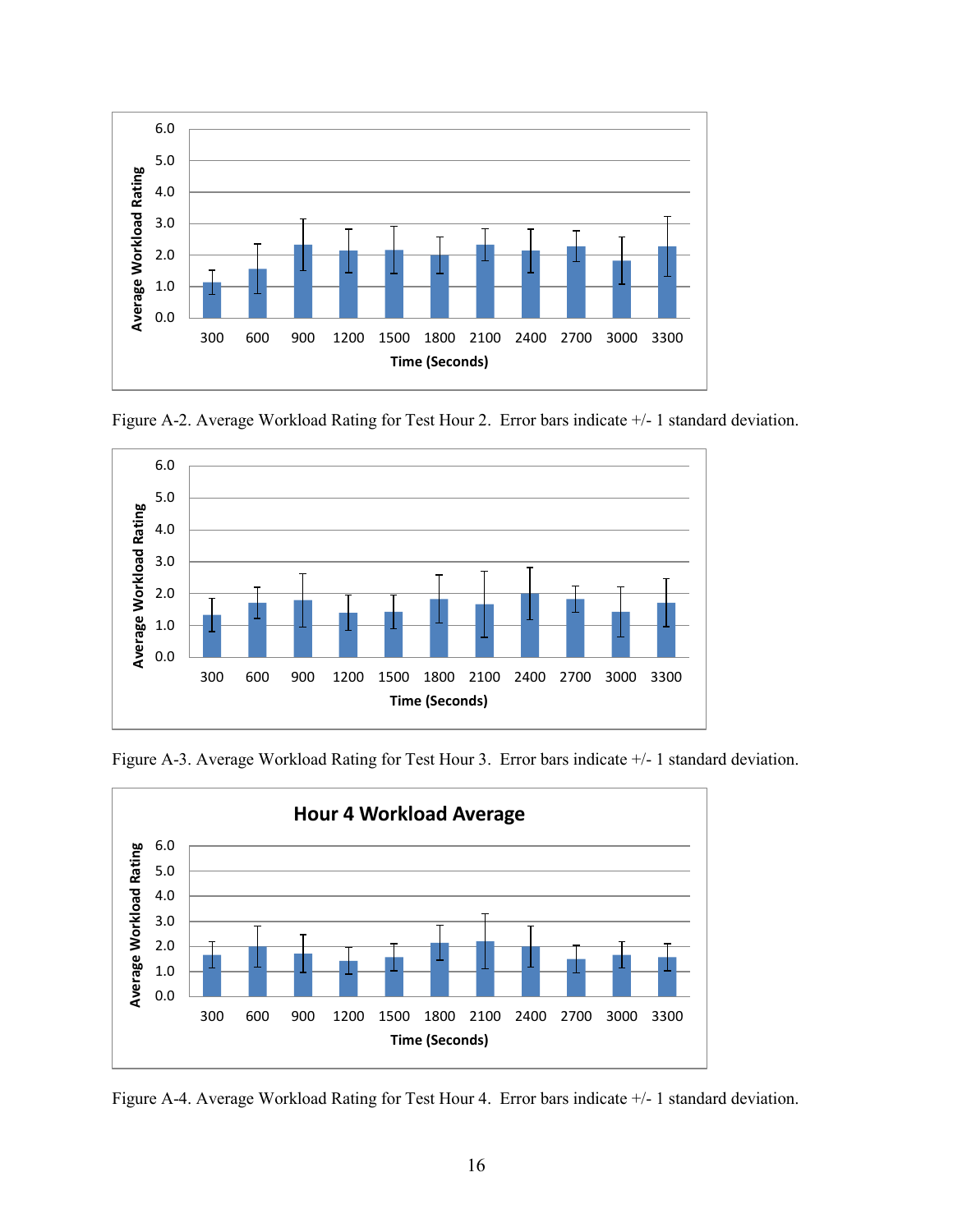

Figure A-5. Average Workload Rating for Test Hour 5. Error bars indicate +/- 1 standard deviation.



Figure A-6. Average Workload Rating for Test Hour 6. Error bars indicate +/- 1 standard deviation.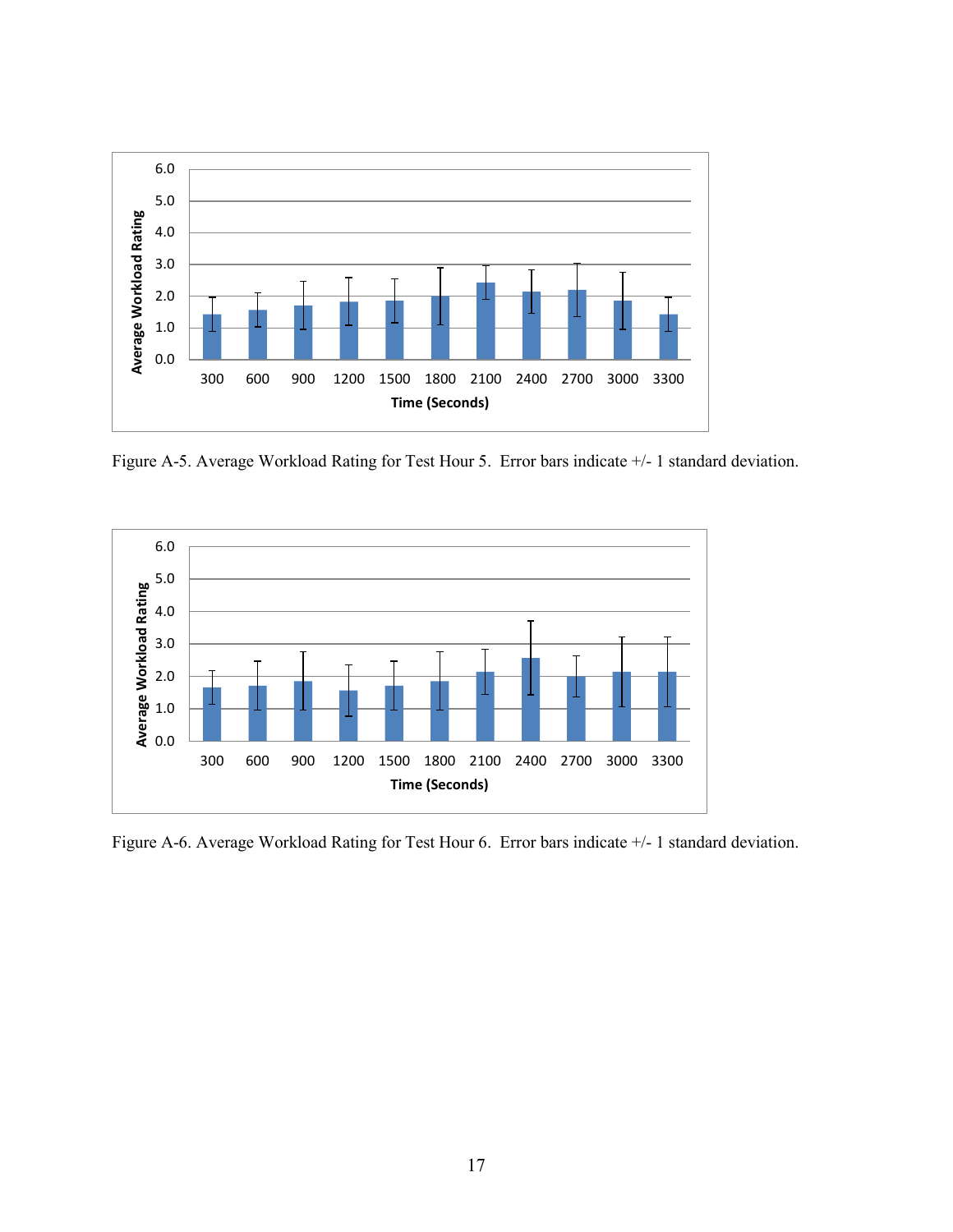## **Appendix B – Questionnaire Responses**

### **Questions after each 1 hour test session** *(Responses from 7 ATC controllers)*

1. Rate the extent that communications delays with the Unmanned Aircraft affected your communications overall with **BOTH** manned and unmanned aircraft.

| Test Hour                                                                                                                                   |     | 2   | 3   | 4   | 5   | 6   |
|---------------------------------------------------------------------------------------------------------------------------------------------|-----|-----|-----|-----|-----|-----|
| A = Communications Delay was not a factor<br>during this hour (no noticeable delay)                                                         | 57% | 0%  | 29% | 29% | 0%  | 0%  |
| B = Communications Delay, although noticed,<br>did not impact traffic handling                                                              | 0%  | 14% | 43% | 14% | 14% | 57% |
| C = Communications Delays had some effect on<br>communications (more repeats, "step-ons")                                                   | 43% | 57% | 29% | 29% | 71% | 29% |
| D = Communications Delay had a major impact<br>on communications with many more repeats<br>required                                         | 0%  | 29% | 0%  | 29% | 14% | 14% |
| $E =$ Communications Delay had such a large<br>effect that the amount of delay observed would<br>not be acceptable in real world operations | 0%  | 0%  | 0%  | 0%  | 0%  | 0%  |

2. Rate the extent that communications delays with the Unmanned Aircraft affected your communications with **ONLY** the unmanned aircraft.

| <b>Test Hour</b>                                                                                                                            |     |     | 3   | 4   | 5   | 6   |
|---------------------------------------------------------------------------------------------------------------------------------------------|-----|-----|-----|-----|-----|-----|
| A = Communications Delay was not a factor<br>during this hour (no noticeable delay)                                                         | 57% | 0%  | 57% | 29% | 0%  | 29% |
| B = Communications Delay, although noticed,<br>did not impact traffic handling                                                              | 29% | 29% | 29% | 29% | 43% | 57% |
| C = Communications Delays had some effect on<br>communications (more repeats, "step-ons")                                                   | 14% | 57% | 14% | 29% | 43% | 0%  |
| $D =$ Communications Delay had a major impact<br>on communications with many more repeats<br>required                                       | 0%  | 14% | 0%  | 14% | 14% | 14% |
| $E =$ Communications Delay had such a large<br>effect that the amount of delay observed would<br>not be acceptable in real world operations | በ%  | 0%  | 0%  | 0%  | 0%  | በ%  |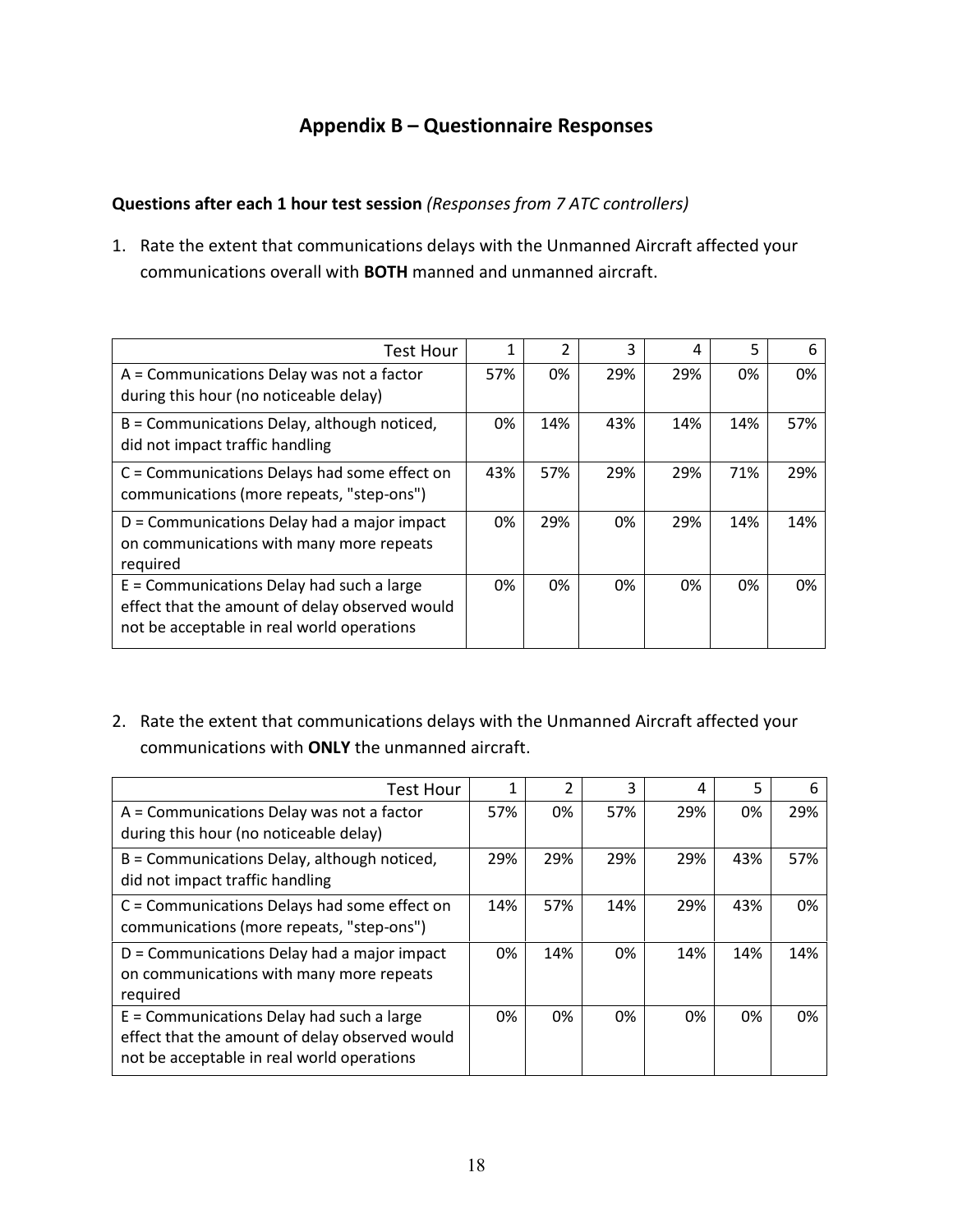| <b>Test Hour</b>                                             | 1   | $\overline{2}$ | 3   | 4   | 5   | 6   |
|--------------------------------------------------------------|-----|----------------|-----|-----|-----|-----|
| $A$ = Traffic Density was significantly higher than          | 0%  | 0%             | 0%  | 0%  | 0%  | 0%  |
| in real operations                                           |     |                |     |     |     |     |
| $B$ = Traffic Density was somewhat higher than               | 0%  | 0%             | 0%  | 0%  | 0%  | 0%  |
| real world operations                                        |     |                |     |     |     |     |
| $C = \text{Traffic Density}$ was about the same as would     |     | 71%            | 57% | 57% | 71% | 71% |
| be found in real world operations                            |     |                |     |     |     |     |
| $D$ = Traffic Density was somewhat lower than                | 29% | 14%            | 43% | 43% | 29% | 29% |
| real world operations                                        |     |                |     |     |     |     |
| $E = \text{Traffic Density}$ was significantly lower than in | 0%  | 0%             | 0%  | 0%  | 0%  | 0%  |
| real world operations                                        |     |                |     |     |     |     |
|                                                              |     | $\ast$         |     |     |     |     |

## 3. Rate the realism of the Traffic Density of the simulation during the preceding hour.

\* denotes a missing response in that column

4. Rate the realism of the Workload of the simulation during the preceding hour.

| Test Hour                                           | 1    | 2   | 3   | 4   | 5   | 6   |
|-----------------------------------------------------|------|-----|-----|-----|-----|-----|
| $A = Workload$ was significantly higher than in     | 0%   | 0%  | 0%  | 0%  | 0%  | 0%  |
| real operations                                     |      |     |     |     |     |     |
| $B =$ Workload was somewhat higher than real        | 0%   | 0%  | 0%  | 14% | 14% | 0%  |
| world operations                                    |      |     |     |     |     |     |
| $C =$ Workload was about the same as would be       | 100% | 86% | 71% | 57% | 71% | 86% |
| found in real world operations                      |      |     |     |     |     |     |
| D = Workload was somewhat lower than real           | 0%   | 14% | 29% | 29% | 14% | 14% |
| world operations                                    |      |     |     |     |     |     |
| $E = Workload$ was significantly lower than in real | 0%   | 0%  | 0%  | 0%  | 0%  | 0%  |
| world operations                                    |      |     |     |     |     |     |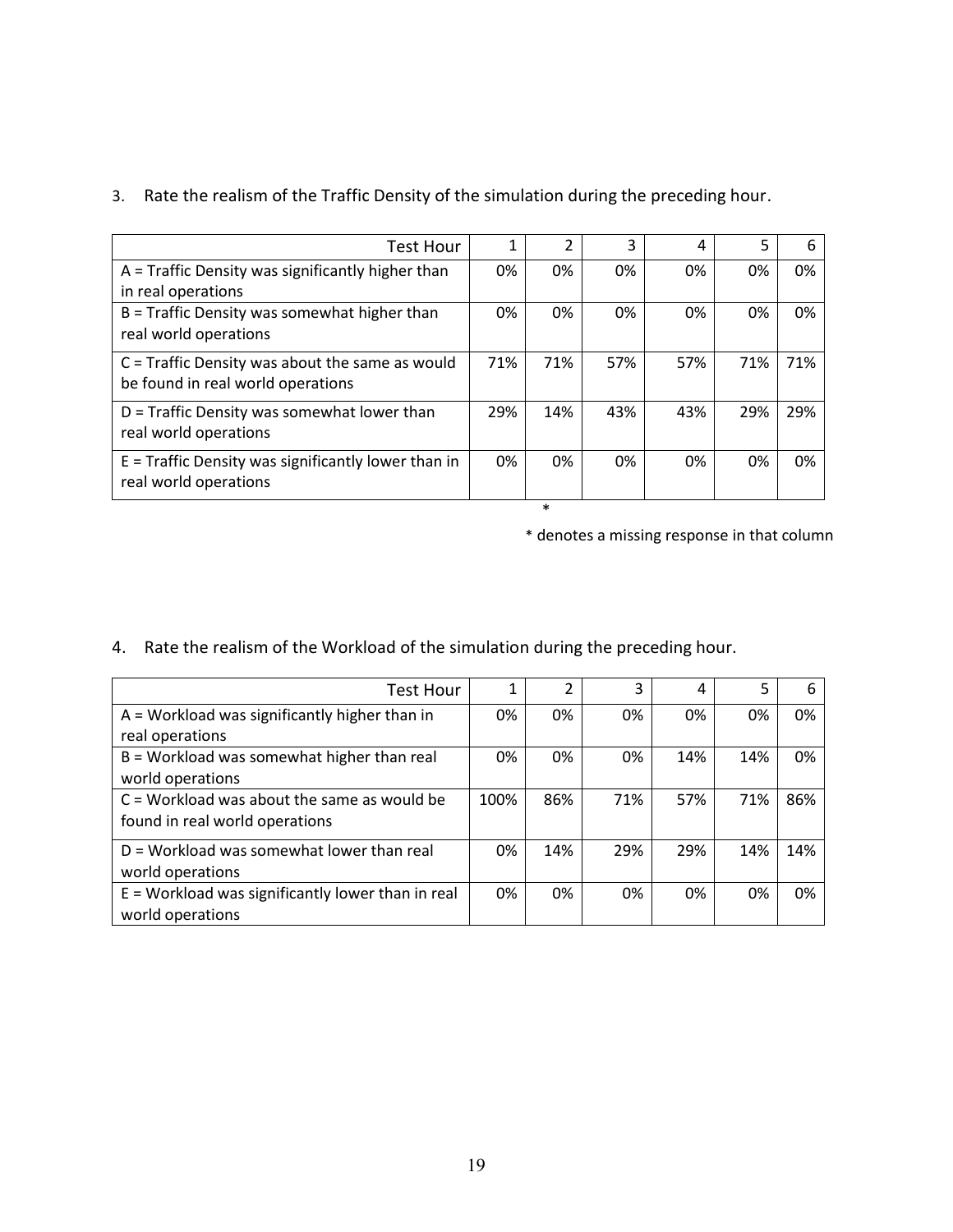5. Rate the realism of the Communications Rate during the preceding hour of the simulation environment.

| Test Hour                                                                                  |      |     | 3    | 4   |     | 6   |
|--------------------------------------------------------------------------------------------|------|-----|------|-----|-----|-----|
| $A =$ Communications Rate was significantly higher<br>than in real operations              | 0%   | 14% | 0%   | 0%  | 0%  | 0%  |
| B = Communications Rate was somewhat higher<br>than real world operations                  | 0%   | 14% | 0%   | 0%  | 14% | 43% |
| $C =$ Communications Rate was about the same as<br>would be found in real world operations | 100% | 43% | 100% | 86% | 71% | 57% |
| D = Communications Rate was somewhat lower<br>than real world operations                   |      | 29% | 0%   | 14% | 14% | 0%  |
| $E =$ Communications Rate was significantly lower<br>than in real world operations         |      | 0%  | 0%   | 0%  | 0%  | 0%  |

6. Were there encounters that had aircraft **too close** to be acceptable in the operational environment?

| Test Hour |     | _   | ∽<br>ں |      | ں   |     |
|-----------|-----|-----|--------|------|-----|-----|
| Yes       | 14% | 43% | 29%    | 0%   | 14% | 43% |
| No        | 86% | 57% | 71%    | 100% | 86% | 57% |

7. Were there encounters that had aircraft **too far apart** to be acceptable in the operational environment?

| <b>Test Hour</b> |     | _   | ⌒<br>ت | $\overline{a}$ | ت   | o   |
|------------------|-----|-----|--------|----------------|-----|-----|
| Yes              | 29% | 43% | 43%    | 29%            | 29% | 14% |
| No               | 71% | 57% | 43%    | 71%            | 71% | 86% |
| $\ast$           |     |     |        |                |     |     |

\* denotes a missing response in that column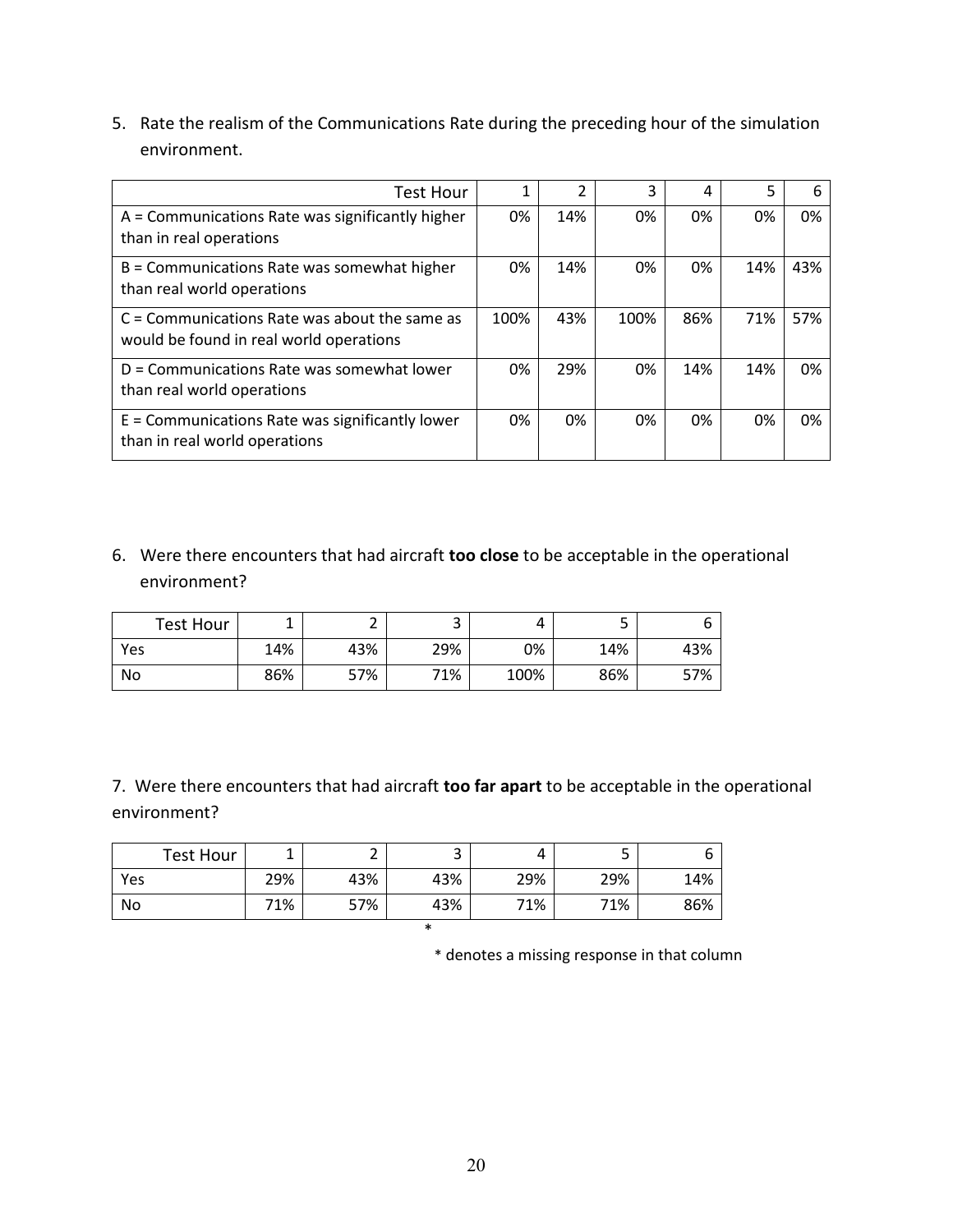## **Appendix C – Comments regarding Communications Delays**

**Post-hour questionnaire - Question 1: Rate the extent that communications delays with the Unmanned Aircraft affected your communications overall with BOTH manned and unmanned aircraft.**

#### **Comments by Controllers (with delay in msec for the hour noted):**

- The communications delays did cause some a/c to "step-on each other." This required extra transmissions to other traffic because they were blocked (1200)
- The delay resulted in many repeats and was irritating (1200)
- Repeats have a major impact on workload of ATC. In a busy environment you can't stand for a lot of them (400)
- Numerous repeats and step-ons! When in busy environments your transmissions need to flow and repeats/blocks only put you behind (1200)
- The delays really impact your operation as it causes you to get way behind (1800)
- Many times during the time delay with an unmanned a/c, a manned a/c would try to transmit requiring many repeated transmissions by myself and other a/c (1800)
- Delays in readback from UAV's caused occasional repeats and delay in the next transmission (1200)
- This session was almost a "major impact" if it had been a little busier (1800)

## **Question 2: Rate the extent that communications delays with the Unmanned Aircraft affected your communications with ONLY the unmanned aircraft.**

#### **Comments by controllers (with delay in msec for the hour noted):**

- Nothing negative, but readback delays became a little unsettling. Maybe just something controllers would become accustomed to (1200)
- It was hard to run the problem itself; with more a/c the frustration level would have caused more angst (1200)